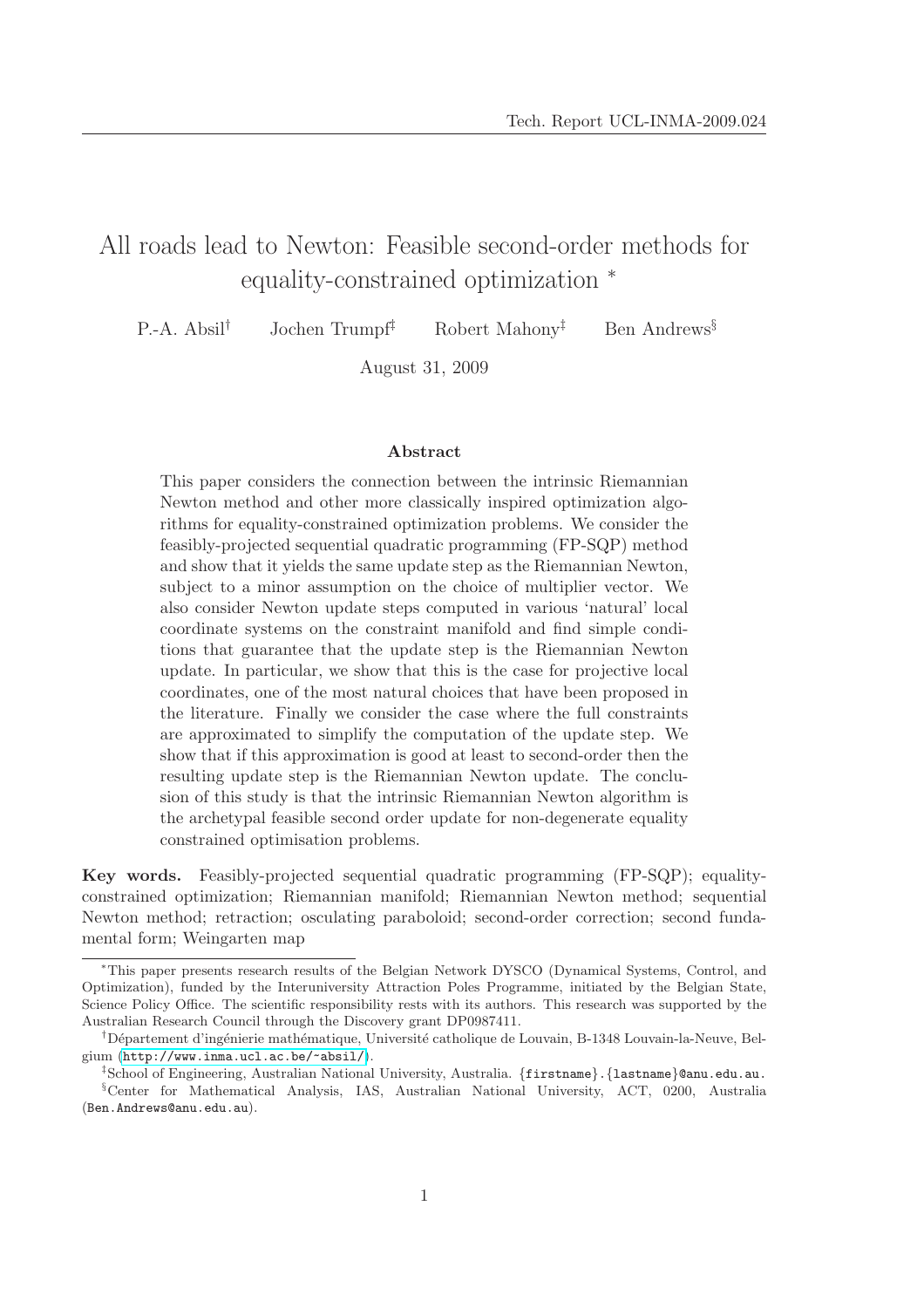# 1 Introduction

We consider the problem of minimizing an objective function  $f(x)$ ,  $x \in \mathbb{R}^n$ , subject to equality constraints  $\Phi(x) = 0$ . Recall that a point  $x \in \mathbb{R}^n$  is termed *feasible* if  $\Phi(x) = 0$ , i.e., x belongs to the *feasible set*  $\mathcal{M} := \Phi^{-1}(0)$ . A point that is not feasible is termed *infeasible*.

For an arbitrary constraint function  $\Phi$ , the problem of finding a *feasible* point close to a present infeasible estimate, is often of similar complexity to solving the full optimisation problem. Thus, most classical optimization methods solve the two parts of the problem concurrently, that is, they generate a sequence of infeasible estimates that both converge to the feasible set and to the function minimum at the same time; Sequential Quadratic Programming (SQP) being the archetypal example of such an algorithm.

However, in a number of important examples, notably when  $\mathcal M$  is a "well-behaved" submanifold [\[AMS08\]](#page-21-0), the cost of forcing iterates onto the feasible set is low and maintaining feasible iterates offers several advantages. There is no need for composite-step approaches that attempt to reduce infeasibility while preserving a decrease of the objective function, the objective function itself can be used as a merit function, and only the structure of the objective function on or close to the constraint set will be observed by the algorithm. Moreover, in case of early termination, the algorithm returns a feasible suboptimal point, which is often preferable to an infeasible suboptimum. Another motivation for enforcing feasibility arises when the objective function is smooth when restricted to a certain submanifold of the optimization domain and nonsmooth away from the manifold. This situation underlies the theory of  $U$ -Lagrangians, and the related  $VU$ -decompositions and fast tracks [\[LOS00,](#page-22-0) [MS00\]](#page-22-1), as well as the theory of partly smooth functions [\[Lew02\]](#page-22-2), both of which coincide in the convex case [\[MM05,](#page-22-3) Th. 2.9].

Arguably the most natural approach to ensuring a feasible algorithm, at least when the constraint condition defines a submanifold, is obtained by undertaking the optimisation in local coordinates directly on the feasible set. One way of obtaining local coordinates, studied in the 1960s, is the method of direct elimination, which consists in dividing the variables into two groups such that the variables of the one are expressed (explicitly or implicitly) as a function of the others; see [\[Pol76,](#page-22-4) [GL76\]](#page-21-1) for an overview of the related literature. A Newton method based on direct partitioning was proposed and analyzed by Gabay and Luenberger [\[GL76\]](#page-21-1). The Riemannian Newton algorithm grew out of this work in an attempt to find a unifying framework for computation of the update step [\[Gab82,](#page-21-2) [Shu86,](#page-22-5) [Udr94,](#page-22-6) [Smi94\]](#page-22-7). In the 1990s, the nature of the constraint sets were considered in more detail and a number of important examples with significant Lie group and homogeneous space structures were identified [\[HM94\]](#page-21-3), and the explicit form of the Newton algorithm for several examples such as the Grassmann manifold were computed [\[EAS98\]](#page-21-4). More recent work [\[ADM](#page-21-5)+02, [HT04,](#page-21-6) [AMS08\]](#page-21-0) has developed a coherent theory of intrinsic Newton methods on structured manifolds with a particular emphasis on practical issues of implementation. The approach has led to a number of highly competitive algorithms for problems where the constraint set has suitable structure, e.g., algorithms for the extreme eigenvalue problem [\[ABG06,](#page-21-7) [BAG08\]](#page-21-8), rank reduction of correlation matrices [\[GP07\]](#page-21-9), semidefinite programming [\[JBAS08\]](#page-21-10), and stereo vision processing [\[HHLM07\]](#page-21-11).

Another recent development concerning feasible second-order methods proceeds from the SQP approach. The classical SQP is not a feasible method: even if  $\Phi(x_k) = 0$ , it is likely that  $\Phi(x_{k+1}) \neq 0$ ; see, e.g., [\[NW06,](#page-22-8) Ch. 18]. However, in recent work, Wright and Tenny [\[WT04\]](#page-22-9) proposed a feasibly-projected SQP (FP-SQP) method, that generates a sequence of feasible it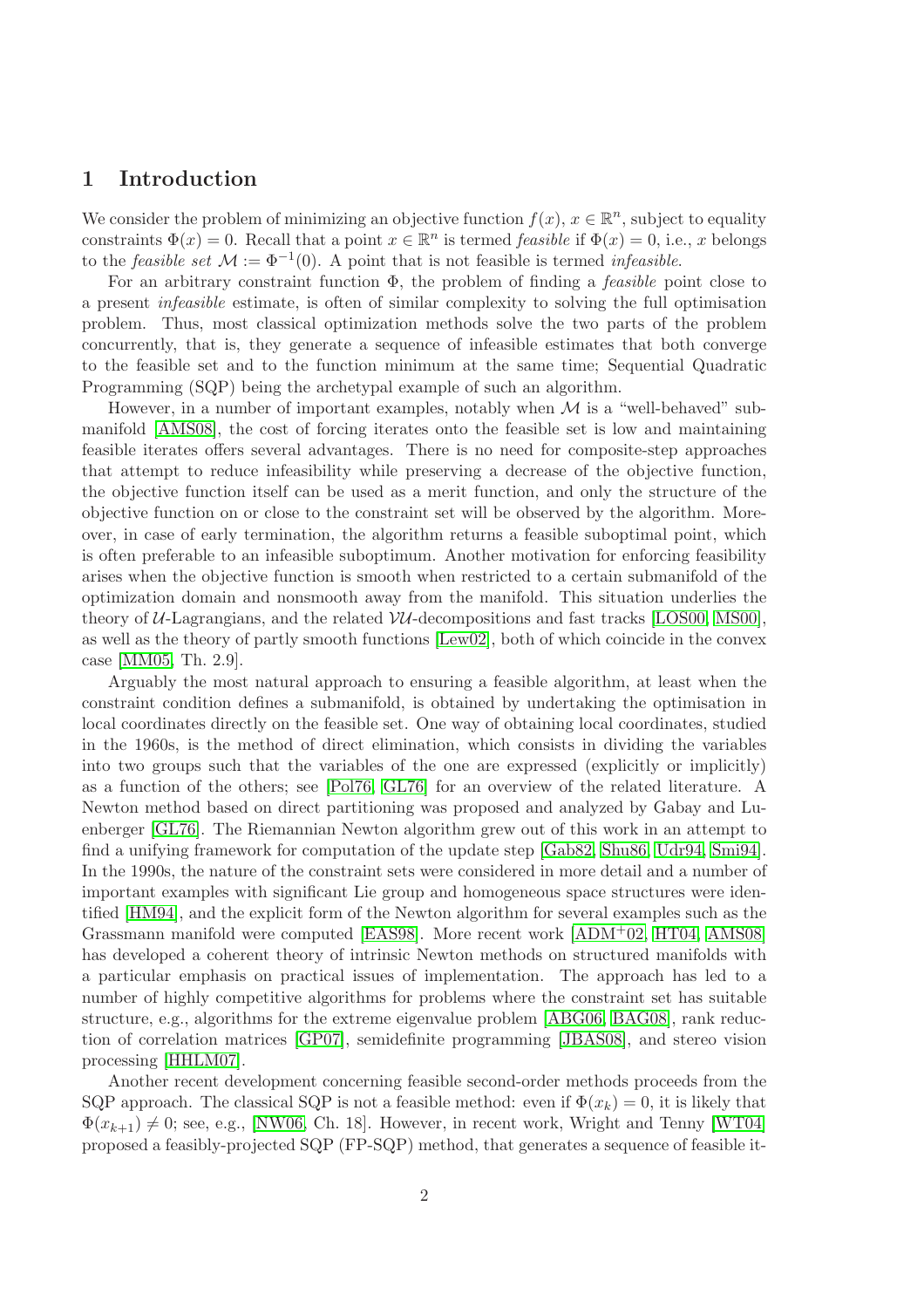erates by solving a trust-region SQP subproblem at each iteration and perturbing the resulting step to retain feasibility. "By retaining feasibility, the algorithm avoids several complications of other trust-region SQP approaches: the objective function can be used as a merit function, and the SQP subproblems are feasible for all choices of the trust-region radius" [\[WT04\]](#page-22-9). This can be highly advantageous in situations where the computational cost of ensuring feasibility is negligible compared to the overall cost of the optimization algorithm.

Finally, we mention that the concepts of  $U$ -Lagrangian and partly smooth functions led to several Newton-like algorithms whose iterates are constrained to a submanifold  $M$  such that the restriction  $f_{|\mathcal{M}}$  is smooth. These algorithms are unified in [\[DHM06\]](#page-21-12) under a common two-step, predictor-corrector form, and connections with SQP and Riemannian Newton are studied in [\[MM05\]](#page-22-3).

In this paper, we investigate the similarities between feasible second-order optimisation algorithms that follow from an extrinsic viewpoint, that is an algorithm posed on the overarching space  $\mathbb{R}^n$  with additional constraints embedded in this space, SQP being the archetypal example, as compared to algorithms that follow from an intrinsic viewpoint, that is algorithms posed explicitly on the constraint set, the Riemannian Newton being the archetypal example. The reason for the title, "All roads lead to Newton", is that this paper extends and reinforces the message, already implicitly present in the taxonomy constructed in [\[EAS98\]](#page-21-4), that all feasible second-order methods for equality-constrained optimization are an intrinsic Newton algorithm, or at the very least, only vary from the Newton algorithm in non-substantive aspects.[1](#page-2-0) It is important to note that our conclusions only hold on the intersection of the problem spaces for the different approaches, that is, where an intrinsic Newton is derived for an embedded submanifold (such algorithms can be applied to a wider class of problems [\[AMS08\]](#page-21-0)) and where an extrinsic-viewpoint algorithm is constrained to have feasible iterates at every step.

In detail, we consider the Feasibly-Projected Sequential Quadratic Program (FP-SQP) [\[WT04\]](#page-22-9) and show that (for a least-squares choice of the Lagrange multiplier  $\lambda_k$  and ignoring the trust region and other modifications) the algorithm is "intrinsic" to the feasible set and can be interpreted as a Riemannian Newton method. We also consider the intrinsic algorithm obtained by applying the Newton method in local coordinates on  $\mathcal M$ . We show that if the local coordinates chosen have a simple second-order rigidity condition at the iterate point then one recovers the Riemannian Newton as expected. A simple proof that the most natural choice of local coordinates, the projective coordinates (those coordinates obtained by projecting the tangent plane of a submanifold back onto the submanifold) satisfy the required rigidity conditions is provided. It is well known that the Newton method only uses second-order information from the cost. We demonstrate that it also uses second order information on the constraint set. This leads to a discussion of alternatives where the constraint set  $\mathcal M$ is replaced by an approximation  $\mathcal{M}_{x_k}$  at each iteration. We propose ways of constructing approximations  $\mathcal{M}_x$  that admit a simple expression and that agree to second order with M

<span id="page-2-0"></span><sup>&</sup>lt;sup>1</sup>In fact, the proverb "all roads lead to Rome" was never itself a Roman proverb and the earliest reference we know of is [\[dL75\]](#page-21-13) "mille viae ducunt homines per saecula Romam" or "a thousand roads lead men forever to Rome". In his discourse on the Astrolab [\[Cha91\]](#page-21-14) Chaucer states "diverse pathes leden diverse folk the righte way to Rome," and the saying was popularised by Jean de La Fontaine ("Le Juge arbitre, l'Hospitalier, et le Solitaire", Fables, livre XII) "Tous chemins vont à Rome; ainsi nos concurrents crurent pouvoir choisir des sentiers différents." The historic versions of the quote are as well adapted to our message as the modern version; using our analogy they say roughly, however you derive a second-order feasible method for an equality constrained optimisation problem, and even if you believe you are doing something novel, you will still end up with an algorithm that is in essence an intrinsic Newton update.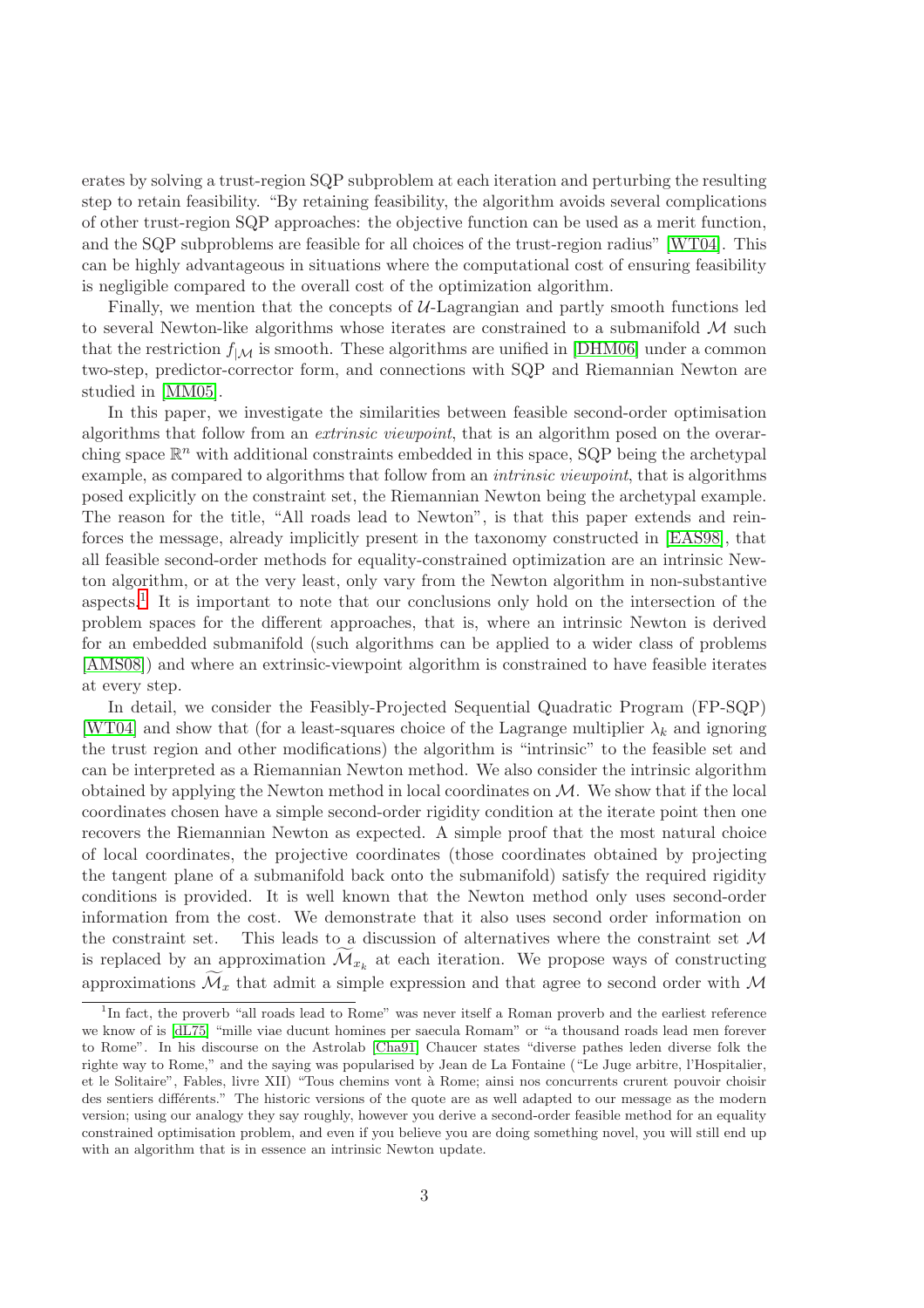at x.

The reader familiar with [\[MM05\]](#page-22-3) will find an important overlap between the two works. This paper, however, departs from [\[MM05\]](#page-22-3) in several ways. The convexity assumption is dropped. The Riemannian Newton method is considered in the general retraction-based setting of  $[ADM<sup>+</sup>02, §5]$ , instead of being limited to the three tangential, exponential, and projection parameterizations. Proposition [4.2](#page-10-0) shows that Sequential Newton [\[MM05,](#page-22-3) Alg. 1.8] yields the same Newton vector for all second-order retractions. The link between Riemannian Newton and SQP is extended to the feasibly-projected SQP of [\[WT04\]](#page-22-9) and concerns the whole iteration rather than just the Newton vector. Equation 3.6 in [\[MM05\]](#page-22-3) is used to obtain expression  $(34)$  showing that M enters the Riemannian Hessian through its tangent space and the second derivative of its tangential parameterization only. The extrinsic expression of the Riemannian Hessian in [\[MM05,](#page-22-3) Th. 3.4] is rewritten in [\(41\)](#page-18-0) in terms of the derivative of the projector, which leads to rich interpretations in terms of the curvature of the manifold (see Section [6.1\)](#page-18-1).

Even though some methods discussed in this paper stem from differential-geometric concepts, we do not assume any background in differential geometry beyond a basic knowledge in real analysis in the main body of the paper. In particular, the formulation of the methods solely relies on matrix computation and calculus. For completeness, we also provide a final section to the paper that provides the full geometric picture in the modern language of differential geometry. In particular, we show that the intrinsic Newton algorithm depends on, and only on, a second order approximation of the cost and the Riemannian curvature of the constraint set in its update.

Section [2](#page-3-0) introduces notation and assumptions, Section [3](#page-4-0) deals with SQP, Section [4](#page-6-0) with intrinsically-built Newton methods, and Section [5](#page-13-0) with approximations of  $M$ . Section [6](#page-17-0) studies the role of the curvature of  $M$  in the Riemannian Hessian, and the paper ends with concluding remarks.

# <span id="page-3-0"></span>2 Problem definition, concepts, and notation

In this section, we present the optimization problem considered and we explain in plain calculus language how it relates to optimization on manifolds.

We consider the general equality-constrained optimization problem

<span id="page-3-1"></span>
$$
\min f(x) \text{ subject to } \Phi(x) = 0,\tag{1}
$$

where the objective function  $f : \mathbb{R}^n \to \mathbb{R}$  and the constraint function  $\Phi : \mathbb{R}^n \to \mathbb{R}^m$  are  $C^2$ .

The Euclidean gradient of f at x will be denoted by  $\nabla f(x) = [\partial_1 f(x) \dots \partial_n f(x)]^T$  and its Hessian matrix by  $\nabla^2 f(x)$ . For a differentiable matrix-valued function F, we let  $D\overline{F}(x)[z]$ denote the directional derivative of F at x along z. If F is vector valued, then  $DF(x)$  also denotes the Jacobian matrix of F at x and  $DF(x)z$  stands for  $DF(x)[z]$ . We also find it convenient to use the notation  $\nabla \Phi(x) = D\Phi(x)^T = [\nabla \Phi_1(x) \dots \nabla \Phi_m(x)].$ 

For the purpose of relating SQP to Newton on manifolds, we assume that the linear independence constraint qualification (LICQ) holds at all points of  $\Phi^{-1}(0)$ , that is the columns of  $\nabla \Phi(x)$  are linearly independent for all  $x \in \Phi^{-1}(0)$ ; see, e.g., [\[BGLS03,](#page-21-15) §11.3]. The value 0 is then said to be a *regular value* of  $\Phi$ , and a well-known theorem in differential geometry [\[AMR88,](#page-21-16) §3.5.3] ensures that

$$
\mathcal{M} := \Phi^{-1}(0) = \{ x \in \mathbb{R}^n : \Phi(x) = 0 \}
$$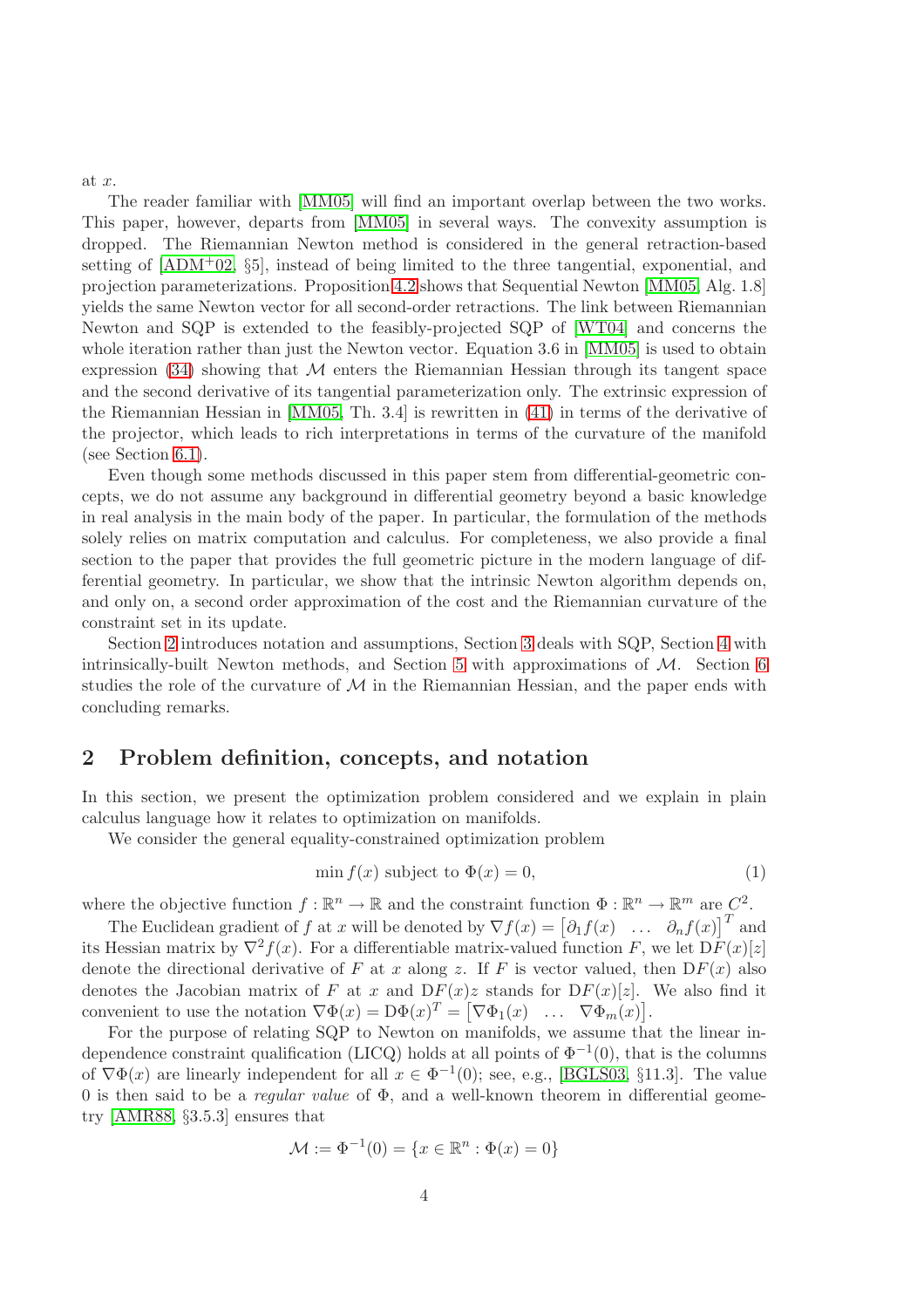is a d-dimensional *submanifold* (also called *embedded submanifold*) of  $\mathbb{R}^n$ , where

$$
d=n-m.
$$

This means that the subset M of  $\mathbb{R}^n$  is locally a d-slice, that is, around every point  $x \in \mathcal{M}$ , there is an open set U in  $\mathbb{R}^n$  and a coordinate system on U such that  $\mathcal{M} \cap U$  corresponds to the points where all but the  $d$  first coordinates vanish [\[AMR88,](#page-21-16)  $\S 3.2.1$ ]. The tangent space to M at a point x is  $\ker(\nabla \Phi(x)^T)$  and is denoted by  $T_x\mathcal{M}$ . Observe that  $T_x\mathcal{M}$  is a linear subspace of  $\mathbb{R}^n$ , hence its elements are naturally identified with elements of  $\mathbb{R}^n$ . We let

<span id="page-4-1"></span>
$$
\mathcal{P}_x = I - \nabla \Phi(x) (\nabla \Phi(x)^T \nabla \Phi(x))^{-1} \nabla \Phi(x)^T
$$
\n(2)

denote the orthogonal projector onto  $T_x\mathcal{M}$ . Observe that  $\mathcal P$  is a smooth matrix-valued func-tion. Note also that the expression [\(2\)](#page-4-1) still makes sense when x is not in  $\mathcal{M}$ , provided that the columns of  $\nabla \Phi(x)$  are linearly independent.

The manifold M is naturally a *Riemannian* submanifold of  $\mathbb{R}^n$ . This means that the tangent spaces to  $\mathcal M$  are naturally equipped with an inner product that varies smoothly with the base point of the tangent space:

$$
\langle z_1, z_2 \rangle_x = z_1^T z_2, \quad z_1, z_2 \in T_x \mathcal{M}.
$$
 (3)

Since  $\mathcal M$  is a Riemannian submanifold, there is a well-defined notion of gradient and Hessian of f in the sense of M, which we denote by grad  $f_{|\mathcal{M}}(x)$  and Hess  $f_{|\mathcal{M}}(x)$ ; see Section [4.1](#page-6-1) or [\[AMS08\]](#page-21-0) for details.

An *iterative optimization method A* on  $M$  takes an objective function f to an iteration map  $A_f : \mathcal{M} \to \mathcal{M}$ . Given an objective function f and an initial point  $x_0 \in \mathcal{M}$ , the purpose of the method is to create a sequence on M defined by  $x_{k+1} := A_f(x_k)$ . We say that the iterative optimization method A is intrinsic to M if  $f_{|\mathcal{M}} = \hat{f}_{|\mathcal{M}}$  implies that  $A_f = A_{\hat{f}}$ . In other words, the iteration map  $A_f$  does not change if f is modified outside M. As we will see, an intrinsic method may have extrinsic implementations, i.e., implementations that use subroutines that are not intrinsic. Note also that if we are only given  $f_{|\mathcal{M}}$ , we can still use extrinsic implementations of intrinsic methods, provided that we have a routine that takes  $f_{|\mathcal{M}}$  as input and extends it outside M. How we extend it, apart from guaranteeing suitable smoothness, does not matter for an intrinsic method. Several of the algorithms studied in this paper have this property.

# <span id="page-4-0"></span>3 Sequential Quadratic Programming

Sequential Quadratic Programming (SQP) for problem [\(1\)](#page-3-1) can be introduced as follows (see, e.g., [\[NW06,](#page-22-8) [BGLS03\]](#page-21-15)). The KKT necessary conditions for optimality are

<span id="page-4-2"></span>
$$
\begin{cases} \nabla f(x) + \nabla \Phi(x)\lambda = 0\\ \Phi(x) = 0, \end{cases}
$$
\n(4)

 $\lambda \in \mathbb{R}^m$ . Points  $x^*$  for which there exists  $\lambda^*$  such that [\(4\)](#page-4-2) is satisfied are termed *stationary* points. Linearizing the KKT system [\(4\)](#page-4-2) at  $(x, \lambda)$  and denoting by  $(z, \lambda_{+} - \lambda)$  the variation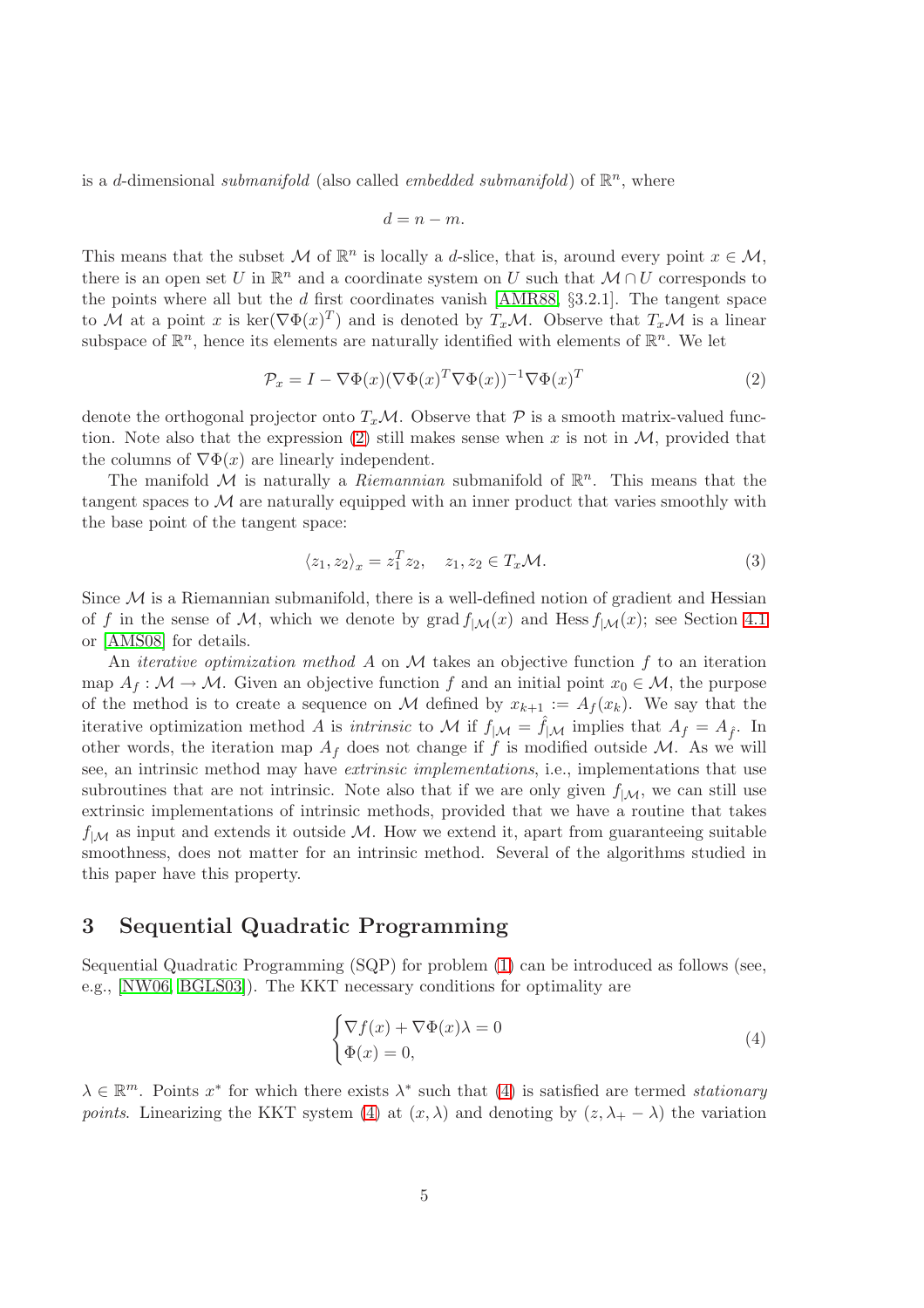of the variables x and  $\lambda$  respectively, we obtain the system

<span id="page-5-0"></span>
$$
\left(\nabla^2 f(x) + \sum_{i=1}^m \nabla^2 \Phi_i(x)\lambda_i\right) z + \nabla f(x) + \nabla \Phi(x)\lambda_+ = 0
$$
\n(5a)

$$
\nabla \Phi(x)^T z + \Phi(x) = 0.
$$
\n(5b)

Following [\[AT07\]](#page-21-17), we refer to [\(5\)](#page-5-0) as the *Newton-KKT equations*. The pure Newton step for solving [\(4\)](#page-4-2) is given by  $(x, \lambda) \mapsto (x_+, \lambda_+) = (x + z, \lambda_+)$ , where z and  $\lambda_+$  solve [\(5\)](#page-5-0).

The name  $SQP$  for methods based on [\(5\)](#page-5-0) stem from the fact that the Newton-KKT equations can be viewed as the KKT equations of the quadratic problem (QP)

<span id="page-5-2"></span><span id="page-5-1"></span>
$$
\min_{z} z^{T} \nabla f(x) + \frac{1}{2} z^{T} (\nabla^{2} f(x) + \sum_{i=1}^{m} \nabla^{2} \Phi_{i}(x) \lambda_{i}) z
$$
  
subject to  $\nabla \Phi(x)^{T} z + \Phi(x) = 0$ ,

In preparation for the comparison with Newton's method on  $M$ , observe that, when x is feasible (i.e.,  $x \in \mathcal{M}$ ), the Newton-KKT equations [\(5\)](#page-5-0) are equivalent to

$$
\mathcal{P}_x(\nabla^2 f(x) + \sum_{i=1}^m \nabla^2 \Phi_i(x)\lambda_i) z = -\mathcal{P}_x \nabla f(x)
$$
\n(6a)

$$
\nabla \Phi(x)^T z = 0 \tag{6b}
$$

$$
\nabla \Phi(x)^T (\nabla^2 f(x) + \sum_{i=1}^m \lambda_i \nabla^2 \Phi_i(x)) z + \nabla \Phi(x)^T \nabla \Phi(x) \lambda_+ = 0 \tag{6c}
$$

where  $\mathcal{P}_x$  denotes the orthogonal projector [\(2\)](#page-4-1), and where we have used the identity  $\mathcal{P}_x\nabla\Phi(x)$ 0. Equation [\(6\)](#page-5-1) can be solved by obtaining z from [\(6a\)](#page-5-2)-[\(6b\)](#page-5-3) and then solving [\(6c\)](#page-5-4) for  $\lambda_+$ .

Observe also that, given  $x \in \mathcal{M}$ , the LICQ condition ensures that the first equation in [\(4\)](#page-4-2) has a unique least-squares solution

<span id="page-5-7"></span><span id="page-5-4"></span><span id="page-5-3"></span>
$$
\lambda(x) = -(\nabla \Phi(x)^T \nabla \Phi(x))^{-1} \nabla \Phi(x)^T \nabla f(x).
$$
\n(7)

### 3.1 FP-SQP

Most variants of SQP found in the literature are infeasible, i.e., the condition that the iterates  $x_k$  belong to M is not enforced. An exception is the feasibly-projected sequential quadratic programming (FP-SQP) algorithm of Wright and Tenny [\[WT04\]](#page-22-9). In that algorithm, a first step z is obtained by solving a problem of the form [\(5\)](#page-5-0) at a feasible point  $x \in M$ , under a trust-region constraint. Then, a perturbation  $\tilde{z}$  of the step z is found with the following properties: feasibility, i.e.,

<span id="page-5-5"></span>
$$
x + \tilde{z} \in \mathcal{M},\tag{8}
$$

and asymptotic exactness, that is, there is a continuous monotonically increasing function  $\phi : \mathbb{R}^+ \to \mathbb{R}^+$  with  $\phi(0) = 0$  such that

<span id="page-5-6"></span>
$$
||z - \tilde{z}|| \le \phi(||z||_2) ||z||_2.
$$
\n(9)

(In [\[WT04\]](#page-22-9),  $\phi$  is required to be into [0, 1/2], for the purpose of obtaining a global convergence result under the trust-region constraint. This restriction is not needed in the context of the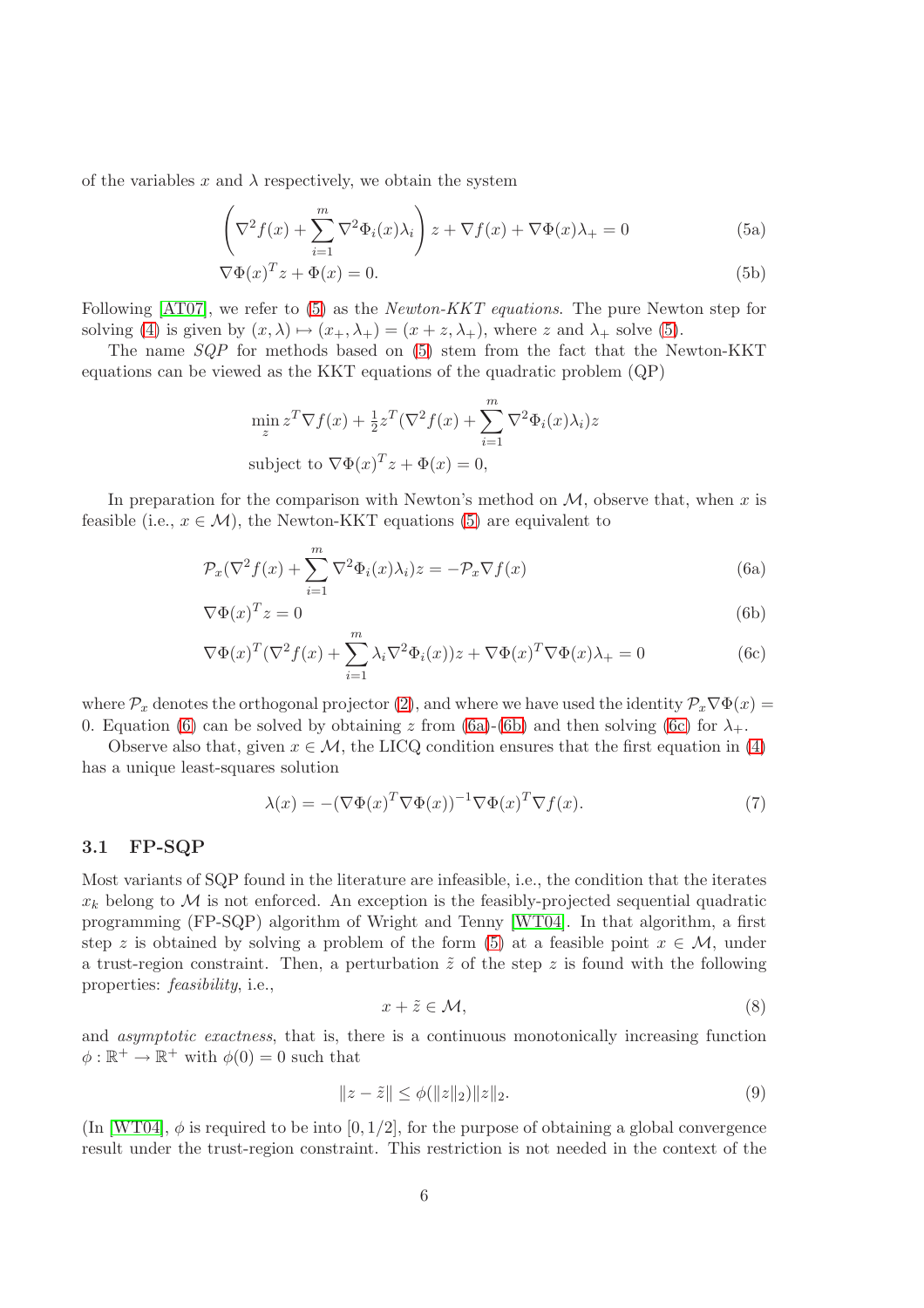<span id="page-6-2"></span>Algorithm 1 simple FS-SQP

1: Given a starting point  $x_0 \in \mathcal{M}$ ; 2: for  $k = 0, 1, 2, \ldots$  do 3: Choose  $\lambda_k \in \mathbb{R}^m$ ; 4: Obtain  $z_k$  by solving the Newton-KKT equations [\(5\)](#page-5-0); 5: Seek  $\tilde{z}_k$  satisfying feasibility [\(8\)](#page-5-5) and asymptotic exactness [\(9\)](#page-5-6); 6:  $x_{k+1} = x_k + \tilde{z}_k$ .

7: end for

local convergence of the simplified SQP considered in this paper.) Note that [\(9\)](#page-5-6) means that the mapping  $\tilde{z} = z + o(z)$ . One of the most natural ideas to obtain  $\tilde{z}$  is to define  $x + \tilde{z}$  as the projection of  $x + z$  onto the feasible set  $\mathcal{M}$  [\[WT04,](#page-22-9) Th. 2.2].

Algorithm [1](#page-6-2) is statement of a simplified version of FP-SQP. The simplification comes by: (i) considering equality constraints only, because we are concerned with problem [\(1\)](#page-3-1), (ii) ignoring the trust-region mechanism, in order to focus on the gist of the method for what concerns local convergence, (iii) assuming directly the classical choice for  $H$  as the Hessian of the Lagrangian [\[WT04,](#page-22-9) (4.7)].

# <span id="page-6-0"></span>4 Intrinsic Newton methods on the feasible set M

The methods considered in this section proceed from an intrinsic viewpoint, in the following loosely defined sense: the way the method is constructed ensures that the iterates will depend on f only through the restriction  $f_{|\mathcal{M}|}$  of f to the manifold M. Consequently, the methods are intrinsic, in the sense of Section [2.](#page-3-0) Recall however that certain implementations of the intrinsic methods can make use of extrinsic information; an example is the Riemannian Newton method when its Hessian is written as in [\(41\)](#page-18-0) below. Note also that certain methods that proceed from an extrinsic viewpoint may turn out to be intrinsic, i.e., independent from modifications of f outside  $\mathcal{M}$ ; see Section [5.](#page-13-0)

#### <span id="page-6-1"></span>4.1 Riemannian Newton method on the feasible set M

A goal of this section is to establish a link between FP-SQP and the Riemannian Newton method. Note that the section is accessible without a background in Riemannian geometry. In particular, the formulation of the Riemannian Newton method (Algorithm [2\)](#page-7-0) solely relies on matrix computation and basic calculus. The interested reader can find the differential geometric foundations of Algorithm [2](#page-7-0) in [\[AMS08\]](#page-21-0).

Newton's method on Riemannian manifolds has a rich history, whose important milestones include [\[Gab82,](#page-21-2) [Shu86,](#page-22-5) [Smi94,](#page-22-7) [EAS98,](#page-21-4) [ADM](#page-21-5)+02, [HT04\]](#page-21-6). We rely on the formulation found in  $[ADM+02, AMS08]$  $[ADM+02, AMS08]$ , and refer the reader to  $[AMS08, §6.6]$  for more detail on the historical developments of the Riemannian Newton algorithm. In this section, we present the fundamentals of the method in its application to the equality-constrained optimization problem [\(1\)](#page-3-1).

The Riemannian Newton method, as formulated in [\[AMS08,](#page-21-0) §6.2], requires among other things the choice of an affine connection. Since here  $\mathcal{M} = \Phi^{-1}(0)$  is a submanifold of the Euclidean space  $\mathbb{R}^n$ , a classical choice is the Riemannian connection (or Levi-Civita connec-tion) [\[AMS08,](#page-21-0) §5.3.3] induced by the Riemannian submanifold structure of  $\mathcal{M}$ . This yields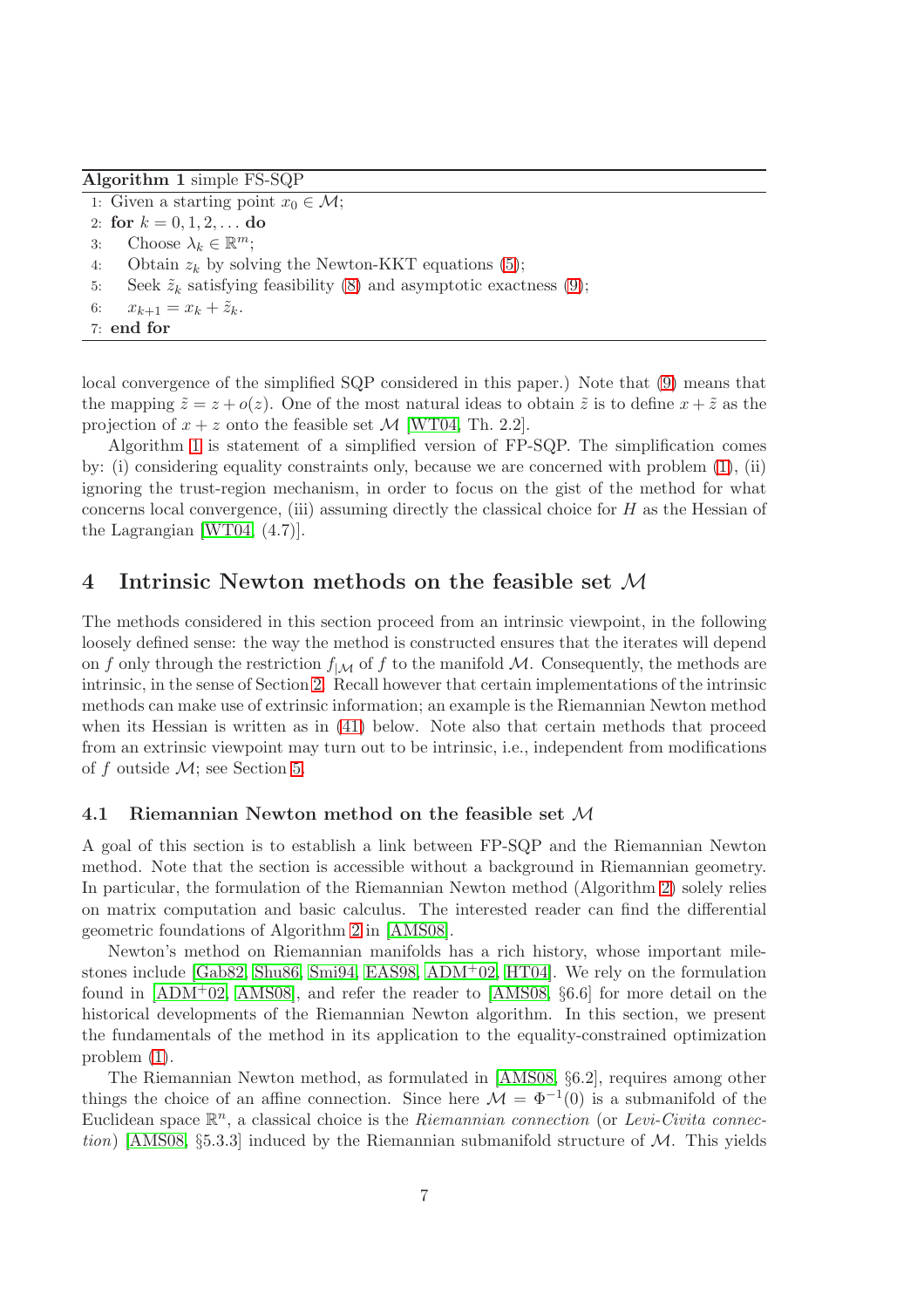Algorithm [2,](#page-7-0) for which some explanations are in order.

<span id="page-7-0"></span>**Algorithm 2** Riemannian Newton method on  $\Phi^{-1}(0)$ 

1: Given a retraction R on  $\Phi^{-1}(0)$  and a starting point  $x_0 \in \Phi^{-1}(0)$ ;

2: for  $k = 0, 1, 2, \ldots$  do

3: Solve, for the unknown  $z_k \in \text{ker}(D\Phi(x_k))$ , the Newton equation

<span id="page-7-1"></span>
$$
\mathcal{P}_{x_k} \mathcal{D}(\mathcal{P} \nabla f)(x_k)[z_k] = -\mathcal{P}_{x_k} \nabla f(x_k),\tag{10}
$$

where  $\mathcal{P}_x$  denotes the orthogonal projector [\(2\)](#page-4-1) onto ker(D $\Phi(x)$ ).

4: Set

$$
x_{k+1} := R_{x_k}(z_k).
$$

5: end for

Let

$$
T\mathcal{M} = \bigcup_{x \in \mathcal{M}} (x, T_x \mathcal{M})
$$
\n(11)

denote the tangent bundle of M. A retraction R  $[ADM^+02]$  $[ADM^+02]$  (or see [\[AMS08,](#page-21-0) §4.1] for the present equivalent formulation) is a smooth mapping from a neighborhood of  $\mathcal M$  in T $\mathcal M$ , taking its values in  $M$ , and satisfying the following properties: Let  $R_x$  denote the restriction of R to  $(x, T_x\mathcal{M}) \simeq T_x\mathcal{M}$ , then

<span id="page-7-4"></span>
$$
R_x(0_x) = x,\t\t(12a)
$$

where  $0_x$  denotes the origin of the vector space  $T_x\mathcal{M}$ , and

<span id="page-7-7"></span>
$$
\left. \frac{\mathrm{d}}{\mathrm{d}t} R_x(t\xi_x) \right|_{t=0} = \xi_x, \text{ for all } \xi_x \in T_x \mathcal{M}.
$$
 (12b)

The notation

 $D(P\nabla f)(x_k)[z_k]$ 

in [\(10\)](#page-7-1) stands for the derivative at  $x_k$  along  $z_k$  of the function that maps x to  $\mathcal{P}_x \nabla f(x)$ . Because  $\mathcal{P}_x \nabla f(x)$  is the gradient of f at x in the sense of the Riemannian submanifold  $M$  [\[AMS08,](#page-21-0) (3.37)], we adopt the notation

<span id="page-7-3"></span>
$$
\operatorname{grad} f_{|\mathcal{M}}(x) := \mathcal{P}_x \nabla f(x). \tag{13}
$$

For similar reasons [\[AMS08,](#page-21-0) (5.15)], we have

Hess 
$$
f_{\mid \mathcal{M}}(x) := \mathcal{P}_x D \left( \text{grad } f_{\mid \mathcal{M}} \right)(x)
$$
  
=  $\mathcal{P}_x D(\mathcal{P}\nabla f)(x).$  (14)

The Riemannian Newton method (Algorithm [2\)](#page-7-0) can thus be compactly written as the iteration  $x \mapsto x_+$  computed as

<span id="page-7-6"></span>
$$
\text{Hess } f_{|\mathcal{M}}(x)z = -\text{grad } f_{|\mathcal{M}}(x), \quad z \in T_x \mathcal{M}
$$
\n(15a)

<span id="page-7-5"></span><span id="page-7-2"></span>
$$
x_{+} = R_{x}(z). \tag{15b}
$$

Observe that the only freedom in Algorithm [2](#page-7-0) is in the choice of the retraction R. In order to relate this algorithm with FP-SQP, we need to develop Newton's equation [\(15a\)](#page-7-2), i.e., [\(10\)](#page-7-1). We first do it for the case where  $\mathcal M$  is a hypersurface, then for the general case.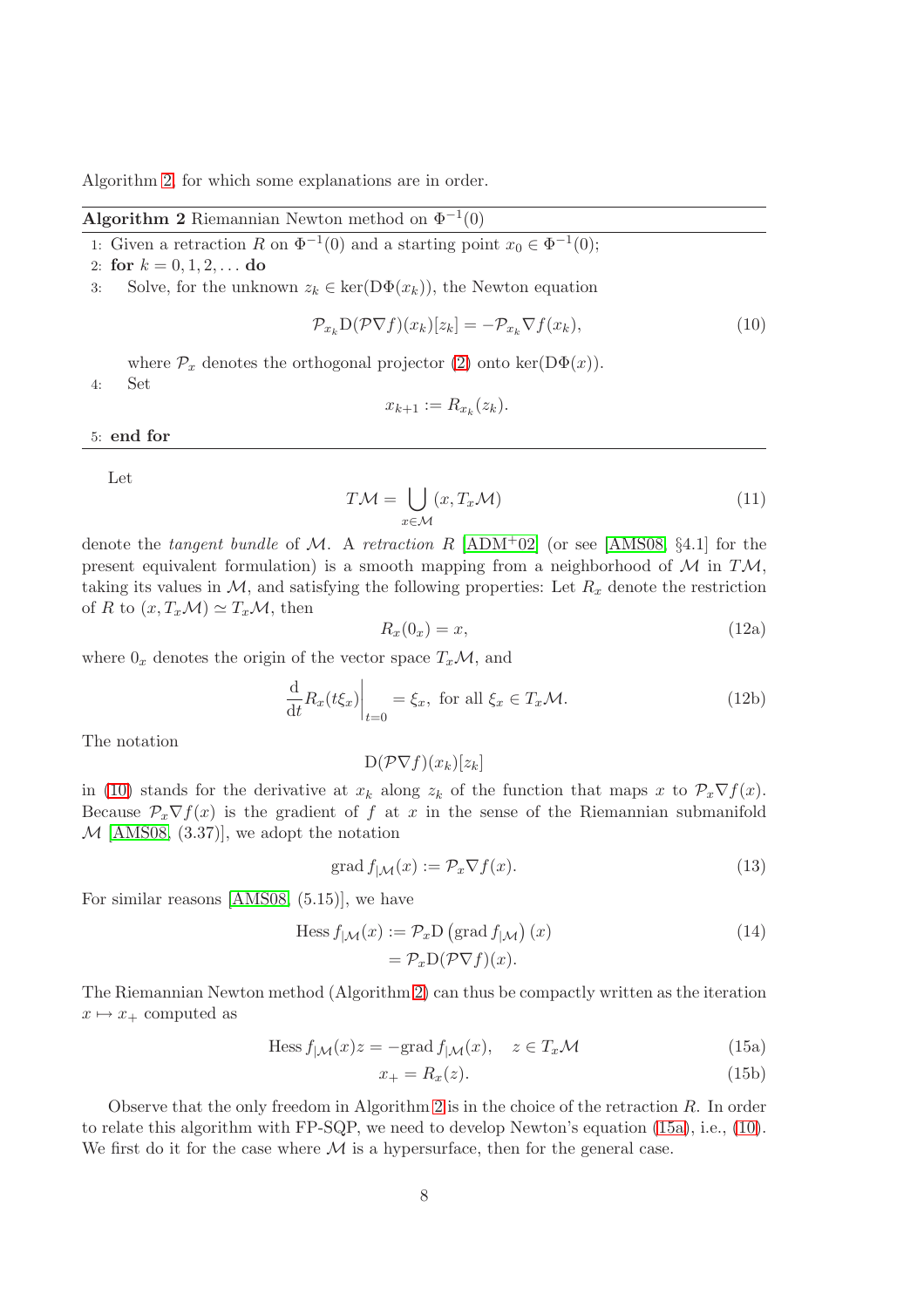#### 4.1.1 Newton's method on hypersurfaces

We first consider the case  $m = 1$ , i.e., the constraint function  $\Phi$  is a real-valued function and thus the manifold  $\mathcal{M} = \Phi^{-1}(0)$  has codimension 1. Let  $x \in \mathcal{M}$ , i.e.,  $\Phi(x) = 0$ . Let  $\lambda$  be the least-squares multipliers [\(7\)](#page-5-7), i.e.,

<span id="page-8-0"></span>
$$
\lambda(x) = -(\nabla \Phi(x)^T \nabla \Phi(x))^{-1} \nabla \Phi(x)^T \nabla f(x) \in \mathbb{R}.
$$
 (16)

Then, from [\(13\)](#page-7-3) and the expression of  $\mathcal{P}_x$  [\(2\)](#page-4-1),

$$
\operatorname{grad} f_{|\mathcal{M}}(x) = \mathcal{P}_x \nabla f(x) = \nabla f(x) + \lambda(x) \nabla \Phi(x)
$$

and, for all  $z \in T_x\mathcal{M}$ , the Riemannian Hessian Hess  $f_{|\mathcal{M}}$  satisfies

Hess 
$$
f_{|\mathcal{M}}(x)z = \mathcal{P}_x \text{Dgrad } f_{|\mathcal{M}}(x)z = \mathcal{P}_x(\nabla^2 f(x) + \lambda(x)\nabla^2 \Phi(x))z,
$$
 (17)

where we have used  $\mathcal{P}_x \nabla \Phi(x) = 0$ . Newton's equation [\(15a\)](#page-7-2) thus reads

$$
\mathcal{P}_x(\nabla^2 f(x) + \lambda(x)\nabla^2 \Phi(x))z = -\mathcal{P}_x \nabla f(x), \quad \nabla \Phi(x)^T z = 0.
$$
 (18)

This equation corresponds to FP-SQP's [\(6a\)](#page-5-2)-[\(6b\)](#page-5-3) in the particular case where  $\lambda$  is chosen according to [\(16\)](#page-8-0).

#### 4.1.2 General case

We now consider the general case  $m \geq 1$ , i.e., the constraint function  $\Phi$  is in general a vector-valued function. Let  $x \in \mathcal{M}$ , i.e.,  $\Phi(x) = 0$ . Let  $\lambda$  be as in [\(7\)](#page-5-7), that is,

$$
\lambda(x) = -(\nabla \Phi(x)^T \nabla \Phi(x))^{-1} \nabla \Phi(x)^T \nabla f(x) \in \mathbb{R}^m.
$$
\n(19)

We have, from [\(13\)](#page-7-3) and the expression of  $\mathcal{P}_x$  [\(2\)](#page-4-1),

<span id="page-8-2"></span>
$$
\operatorname{grad} f_{|\mathcal{M}}(x) = \mathcal{P}_x \nabla f(x) = \nabla f(x) + \nabla \Phi(x) \lambda(x)
$$

and, for all  $z \in T_x\mathcal{M}$ , the Riemannian Hessian Hess  $f_{|\mathcal{M}|}$  satisfies

Hess 
$$
f_{|\mathcal{M}}(x)z = \mathcal{P}_x D(\text{grad } f_{|\mathcal{M}})(x)[z]
$$
  
\n
$$
= \mathcal{P}_x \nabla^2 f(x)z + \mathcal{P}_x D \nabla \Phi(x)[z] \lambda(x)
$$
\n
$$
= \mathcal{P}_x \nabla^2 f(x)z - \mathcal{P}_x D \nabla \Phi(x)[z] (\nabla \Phi(x)^T \nabla \Phi(x))^{-1} \nabla \Phi(x)^T \nabla f(x),
$$
\n(21)

where we have used the identity  $\mathcal{P}_x \nabla \Phi(x) = 0$ . Newton's equation [\(15a\)](#page-7-2) becomes

$$
\mathcal{P}_x \nabla^2 f(x) z + \mathcal{P}_x D \nabla \Phi(x) [z] \lambda(x) = -\mathcal{P}_x \nabla f(x), \quad \nabla \Phi(x)^T z = 0.
$$
 (22)

Observe that this equation is again FP-SQP's [\(6a\)](#page-5-2)-[\(6b\)](#page-5-3) for the special choice [\(7\)](#page-5-7) of  $\lambda$ .

<span id="page-8-1"></span>The next result formalizes the relation between FP-SQP and the Riemannian Newton method.

Proposition 4.1 (Riemannian Newton and FP-SQP) Assume as always that 0 is a regular value of  $\Phi$ , so that the set M is an embedded submanifold of  $\mathbb{R}^n$ . Then simple FP-SQP (Algorithm [1\)](#page-6-2), with  $\lambda$  in Step [3](#page-10-1) chosen as in [\(7\)](#page-5-7) and with  $\tilde{z}$  in Step [5](#page-10-2) chosen as a smooth function of  $(x, z)$ , is the Riemannian Newton method (Algorithm [2\)](#page-7-0) with the retraction defined by  $R: z \mapsto x + \tilde{z}$ . Vice-versa, Algorithm [2](#page-7-0) is Algorithm [1](#page-6-2) with  $\tilde{z} := R(z) - x$ .

*Proof.* For the first claim, it remains to show that that  $R: z \mapsto x + \tilde{z}$  is a retraction. This directly follows from the smoothness assumption on  $\tilde{z}$  and from  $(8)-(9)$  $(8)-(9)$ . For the second claim, in view of [\(12\)](#page-7-4), it is clear that  $\tilde{z} := R(z) - x$  satisfies [\(8\)](#page-5-5)-[\(9\)](#page-5-6).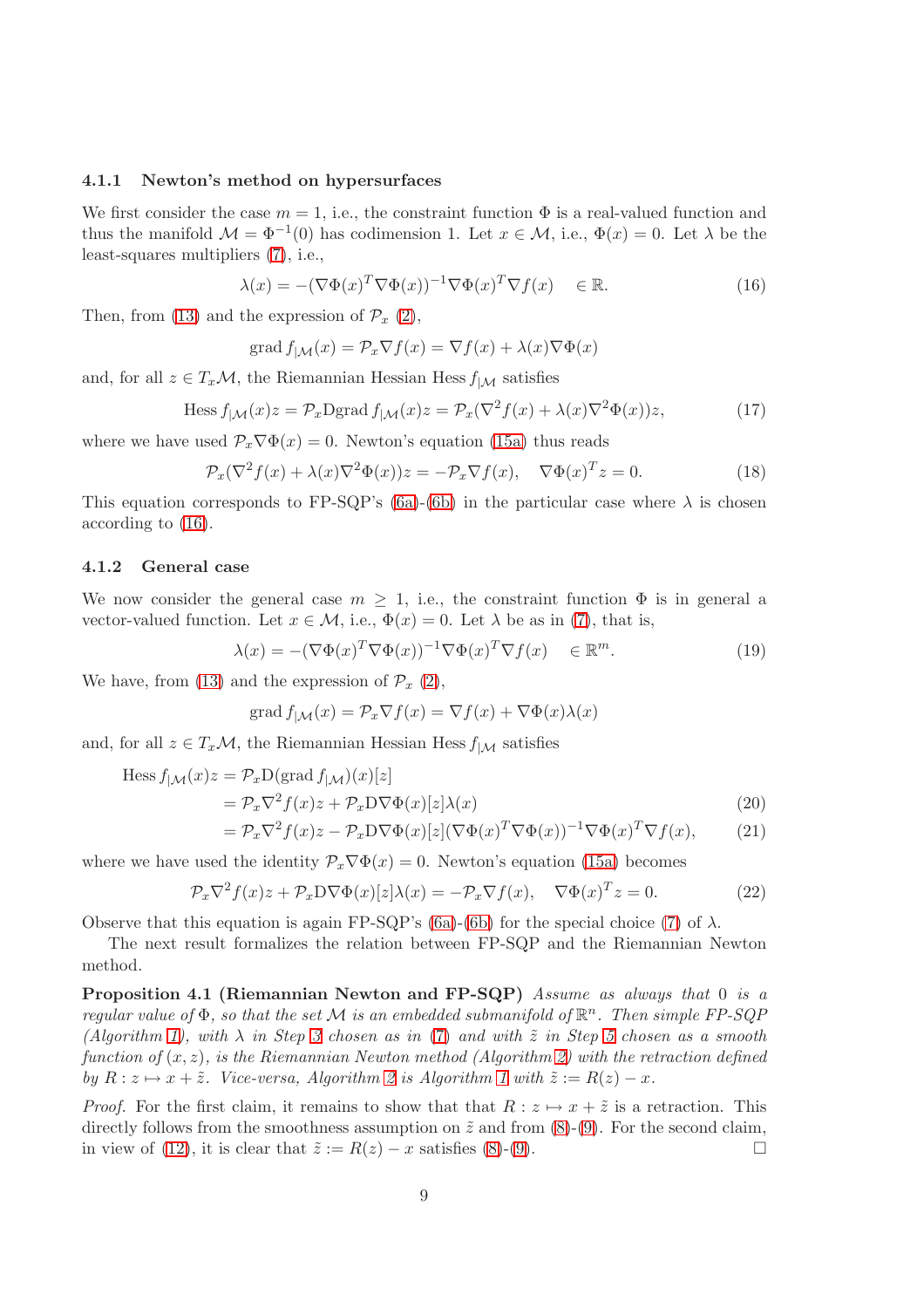#### 4.1.3 Remarks

Let  $\mathcal{L}(x,\lambda) = f(x) + \Phi(x)\lambda$ , and observe that the left-hand side of [\(6a\)](#page-5-2) is  $\mathcal{P}_x\nabla^2\mathcal{L}(\cdot,\lambda)(x)z$ . In the case where  $\lambda$  is chosen as in [\(7\)](#page-5-7), the link

$$
\mathcal{P}_x \nabla^2 \mathcal{L}(\cdot, \lambda(x))(x) z = \text{Hess } f_{|\mathcal{M}}(x)[z], \quad z \in T_x \mathcal{M}
$$

between the Hessian of the Lagrangian and the Riemannian Hessian has been known since [\[EAS98,](#page-21-4) §4.9], and the relation at the critical points of  $f_{|M}$  can already be found in Gabay [\[Gab82\]](#page-21-2). Here, by relying on the retraction-based Newton method, we have shown that the overall algorithms overlap. A consequence is that the convergence analysis of the one can benefit the other.

Note that, even though they coincide under the above assumptions, FP-SQP and Newton on manifolds are not identical methods. FP-SQP makes no assumption on  $\lambda_k$  beyond the fact that it must converge to the correct value, whereas Newton on manifolds requires  $\lambda_k$  to be defined by [\(7\)](#page-5-7). On the other hand, the intrinsic Newton algorithm on manifolds is not restricted to manifolds that come to us in the form  $\mathcal{M} = \{x \in \mathbb{R}^n : \Phi(x) = 0\}$ ; see, e.g., quotient manifolds [\[AMS08\]](#page-21-0). Indeed, some of the more abstract manifolds provide the most successful intrinsic Newton algorithms developed to date [\[EAS98,](#page-21-4) [ADM](#page-21-5)+02, [HT04\]](#page-21-6).

We opted for the Levi-Civita connection on  $M$ , hence the projector  $\mathcal{P}_x$  in the definition of the Hessian [\(14\)](#page-7-5) is the orthogonal projector onto the tangent space. However, the analysis of Newton's method on manifolds in [\[ADM](#page-21-5)+02, [AMS08\]](#page-21-0) does not require any assumption on the choice of the affine connection. Choosing a non-orthogonal projector in [\(14\)](#page-7-5) amounts to choosing a different affine connection to the Riemannian Levi-Civita connection, which leads to a different update step, However, the algorithm is still an intrinsic Newton algorithm, and the full convergence theory will still apply [\[AMS08\]](#page-21-0).

There is a similar link between the trust-region FP-SQP [\[WT04\]](#page-22-9) and the Riemannian trust-region method proposed in [\[ABG07\]](#page-21-18).

#### 4.2 Newton's method in coordinates: Sequential Newton

A natural approach to obtain an intrinsic second-order method is to perform a Newton method on the objective function expressed in local coordinates of  $M$ . In this section, we show that for certain choices of the retraction  $R$ , the Riemannian Newton step (Algorithm [2\)](#page-7-0) at any  $x \in \mathcal{M}$ —and thus the simple FP-SQP (Algorithm [1\)](#page-6-2) under the conditions of Proposition 4.1– can be interpreted as a "classical" Newton step on the inner product space  $T_x\mathcal{M}$  for the objective function  $f \circ R_x$ . (The inner product on  $T_x\mathcal{M}$  comes naturally by viewing it as a linear subspace of  $\mathbb{R}^n$ .)

Newton's method in coordinates is defined in Algorithm [3,](#page-10-3) where  $\nabla(f \circ R_x)$  denotes the gradient of  $f \circ R_x$  and  $\nabla^2 (f \circ R_x)$  denotes its Hessian. They are well defined, since  $T_x\mathcal{M}$  is a linear subspace of  $\mathbb{R}^n$  and thus inherits an inner product. The name Sequential Newton is borrowed from [\[MM05,](#page-22-3) Alg. 1.8]; see remark in Section [4.2.2.](#page-12-0)

A sufficient condition for [\(23\)](#page-10-4) to be equivalent to the Riemannian Newton method (Al-gorithm [2\)](#page-7-0) with retraction R is that R be a second-order retraction, which means that, in addition to the properties [\(12\)](#page-7-4), we have

$$
\mathcal{P}_x \left. \frac{\mathrm{d}^2}{\mathrm{d}t^2} R_x(t\xi_x) \right|_{t=0} = 0. \tag{24}
$$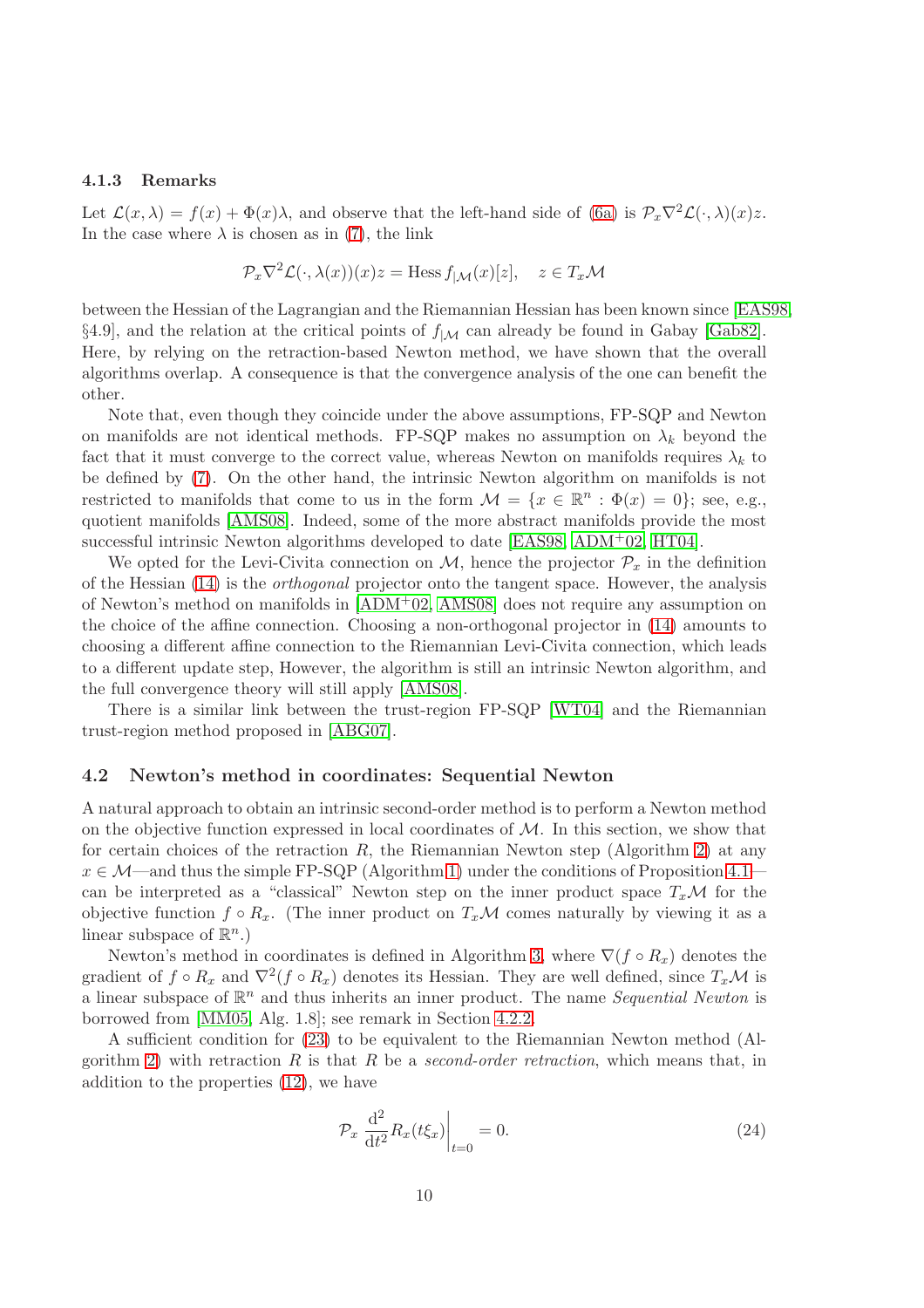#### <span id="page-10-3"></span>Algorithm 3 Sequential Newton

1: Given a retraction R on  $\Phi^{-1}(0)$  and a starting point  $x_0 \in \Phi^{-1}(0)$ ;

<span id="page-10-1"></span>2: for  $k = 0, 1, 2, \ldots$  do

3: Solve, for the unknown  $z_k \in \text{ker}(D\Phi(x_k))$ , the Newton equation

$$
\nabla^2 (f \circ R_x)(0_x) z_k = -\nabla (f \circ R_x)(0_x). \tag{23a}
$$

4: Set

<span id="page-10-4"></span>
$$
x_{k+1} = R_{x_k}(z_k). \tag{23b}
$$

<span id="page-10-2"></span>5: end for

Indeed, because R is a retraction, we can appeal to  $[AMS08, (4.4)]$  to conclude that

<span id="page-10-5"></span>
$$
\nabla (f \circ R_x)(0_x) = \text{grad } f_{|\mathcal{M}}(x), \qquad (25)
$$

and when  $R$  is second-order, we can also appeal to  $[AMS08, Pr. 5.5.5]$  to conclude that

<span id="page-10-6"></span><span id="page-10-0"></span>
$$
\nabla^2 (f \circ R_x)(0_x) = \text{Hess } f_{\mid \mathcal{M}}(x). \tag{26}
$$

where Hess  $f_{|\mathcal{M}}$  is as in [\(14\)](#page-7-5). From [\(25\)](#page-10-5) and [\(26\)](#page-10-6), it follows that [\(23\)](#page-10-4) reduces to the Riemannian Newton method [\(15\)](#page-7-6).

While  $(25)$  is direct,  $(26)$  requires more work. For the reader's convenience, we specialize the general proof [\[AMS08,](#page-21-0) Pr. 5.5.5] to the present case.

Proposition 4.2 (Riemannian Newton and Sequential Newton) If R is a second-order retraction, then [\(26\)](#page-10-6) holds, with Hess  $f_{|\mathcal{M}}(x)$  as in [\(14\)](#page-7-5). Consequently, given a second-order retraction R, Riemannian Newton (Algorithm [2\)](#page-7-0) and Sequential Newton (Algorithm [3\)](#page-10-3) are equivalent.

Proof. Since the two sides of  $(26)$  are Hessians, thus symmetric operators, it is sufficient (in view of the polarization identity) to show that, for all  $z \in T_x\mathcal{M}$ , we have  $z^T \nabla^2 (f \circ R_x)(0_x) z =$  $z<sup>T</sup>$  Hess  $f<sub>|\mathcal{M}(x)[z]</sub>$ . We develop the left-hand side:

$$
z^T \nabla^2 (f \circ R_x)(0_x) z = \frac{d^2}{dt^2} f \circ R_x(tz) \Big|_{t=0}
$$
  
=  $\frac{d}{dt} \left( \frac{d}{dt} f \circ R_x(tz) \right) \Big|_{t=0}$   
=  $\frac{d}{dt} \left( \nabla f(R_x(tz))^T \frac{d}{dt} R_x(tz) \right) \Big|_{t=0}$   
=  $\frac{d}{dt} \left( \nabla f(R_x(tz))^T \mathcal{P}_{R_x(tz)} \frac{d}{dt} R_x(tz) \right) \Big|_{t=0}$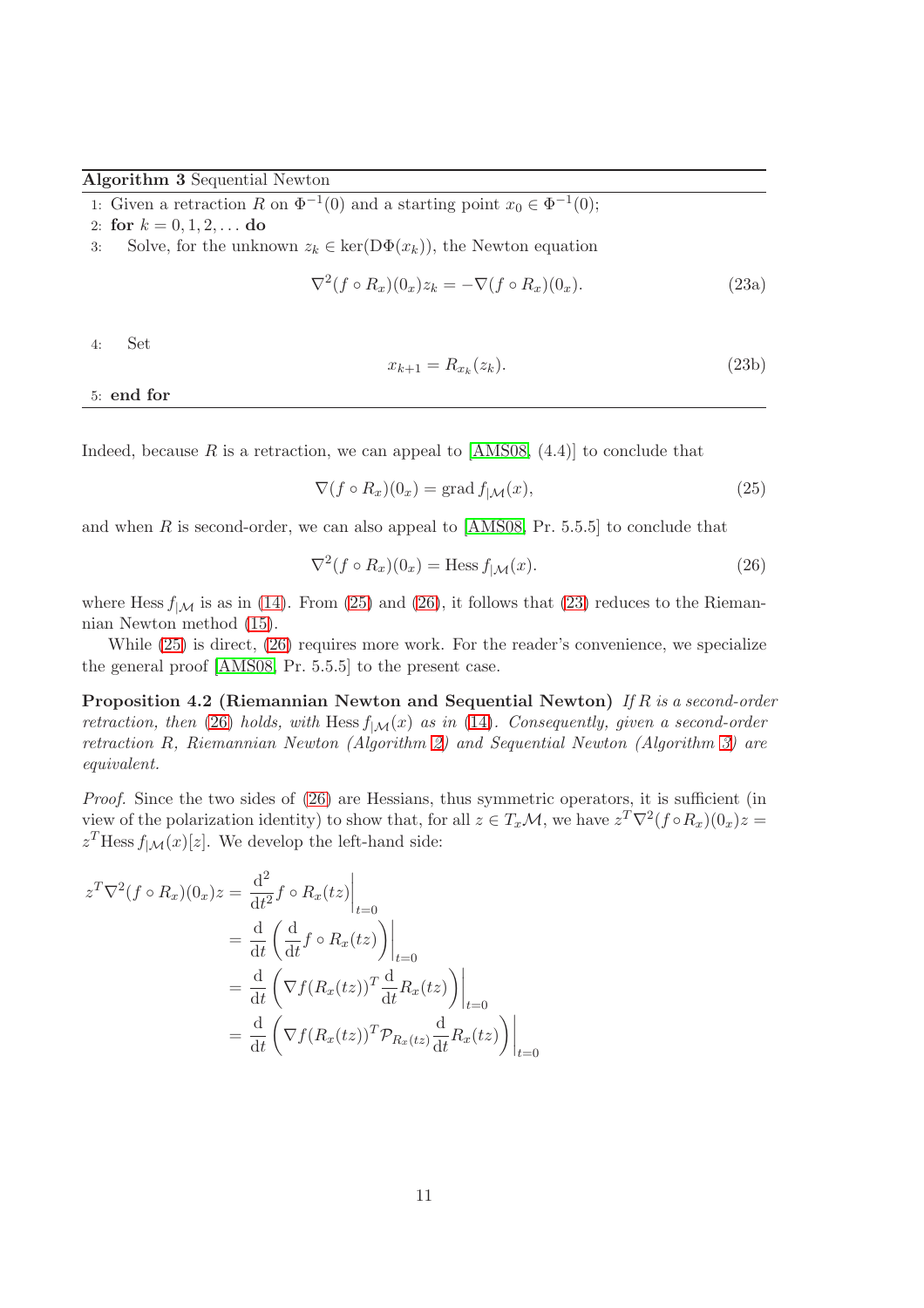since  $\frac{d}{dt}R_x(tz) \in T_{R_x(tz)}\mathcal{M}$ 

$$
= \frac{\mathrm{d}}{\mathrm{d}t} \left( \mathcal{P}_{R_x(tz)} \nabla f(R_x(tz)) \right)^T \Big|_{t=0} \frac{\mathrm{d}}{\mathrm{d}t} R_x(z) \Big|_{t=0} + \nabla f(x)^T \mathcal{P}_x \frac{\mathrm{d}^2}{\mathrm{d}t^2} R_x(tz) \Big|_{t=0}
$$
  
=  $\frac{\mathrm{d}}{\mathrm{d}t} \left( \mathcal{P}_{R_x(tz)} \nabla f(R_x(tz)) \right)^T \Big|_{t=0} z$ 

since  $\frac{d}{dt}R_x(z)\big|_{t=0} = z$  and  $\mathcal{P}_x \frac{d^2}{dt^2}$  $\frac{\mathrm{d}^2}{\mathrm{d}t^2} R_x(tz) \Big|_{t=0} = 0$ 

$$
= \left( D(P\nabla f)(R_x(0_x)) \frac{d}{dt} R_x(tz) \Big|_{t=0} \right)^T z
$$
  
=  $z^T D(P\nabla f)(x)z$   
=  $z^T$ Hess  $f_{|\mathcal{M}}(x)[z]$ .

 $\Box$ 

#### 4.2.1 Newton's method in projective coordinates



In the context of FP-SQP, Wright and Tenny [\[WT04\]](#page-22-9) mention the possibility of obtaining  $\tilde{z}$ (Step [5](#page-10-2) of Algorithm [1\)](#page-6-2) from the projection of  $x + z$  onto the feasible set M. Transposed to the Riemannian Newton method (Algorithm [2\)](#page-7-0), in view of Proposition [4.1,](#page-8-1) this yields the candidate retraction (we have yet to show that it is indeed a retraction)

<span id="page-11-0"></span>
$$
R_x: z \mapsto \pi(x+z),\tag{27}
$$

where  $\pi : \mathbb{R}^n \to \mathcal{M}$  denotes the projection onto the manifold, i.e.,  $\pi$  maps  $x + z$  to the nearest point on M (recall that M is a submanifold of  $\mathbb{R}^n$ ). By projective coordinates, we mean coordinates based on this R.

First, we show that [\(27\)](#page-11-0) is locally well defined.

**Proposition 4.3 (projection)** For all  $x \in M$ , there is a neighborhood of  $0_x$  in TM on which  $R(27)$  $R(27)$  is well defined and smooth.

Proof. The proof particularizes classical results of differential geometry pertaining to the normal exponential map and tubular neighborhoods. Let

$$
T^{\perp}\mathcal{M} = \{(p, v) : p \in \mathcal{M}, v \perp T_p\mathcal{M}\}\
$$

denote the normal bundle of  $\mathcal M$  and let  $Exp^{\perp}$  denote the normal exponential map, which in our case takes the form

$$
Exp^{\perp}: T^{\perp} \mathcal{M} \to \mathcal{M}: (p, v) \mapsto p + v.
$$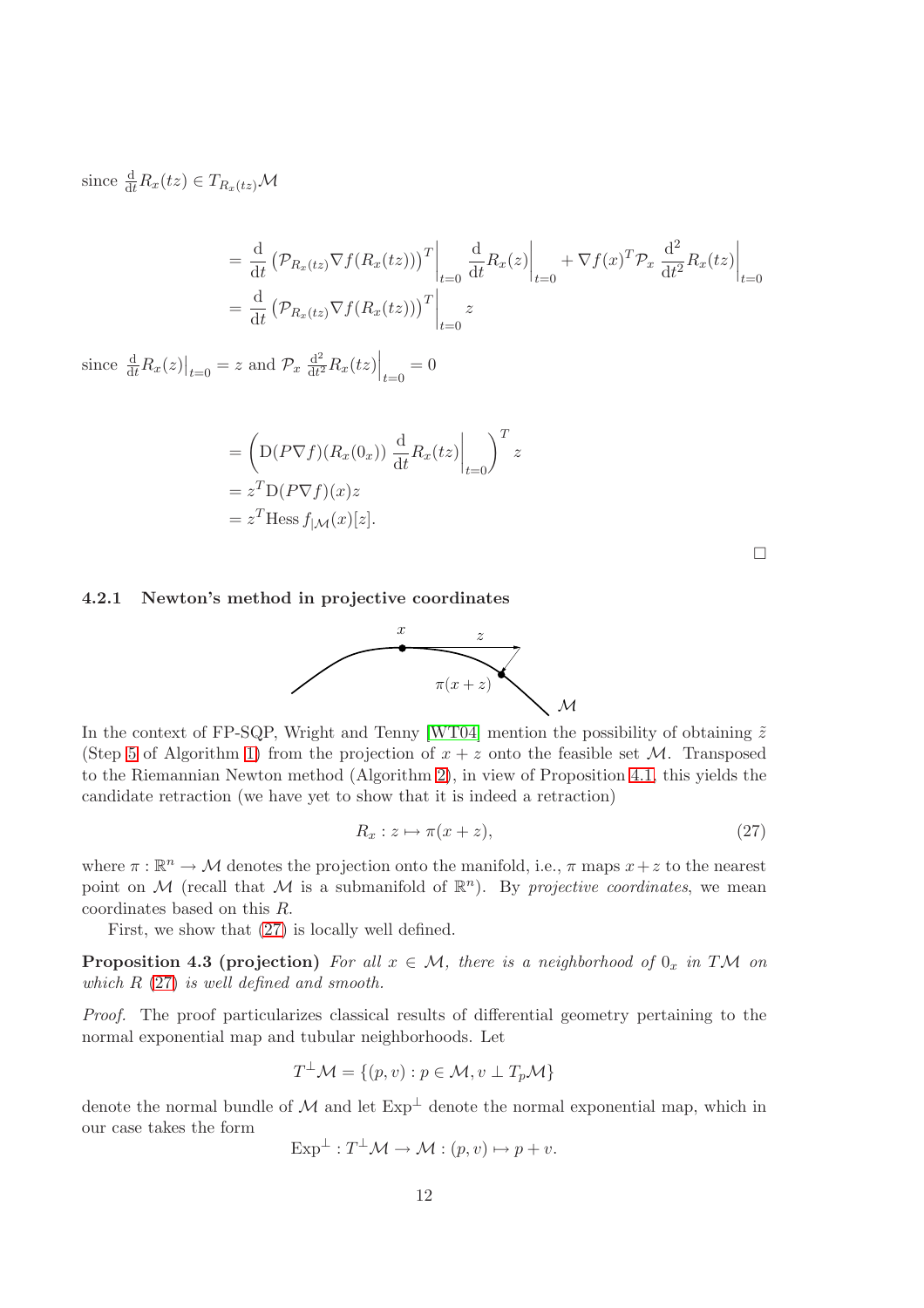It is known [\[Sak96,](#page-22-10) II.4.3] that for all  $x \in \mathcal{M}$ ,  $Exp^{\perp}$  is a diffeomorphism (and thus a one-toone map) on a neighborhood U of  $0_x$  in  $T \perp \mathcal{M}$  onto the neighborhood  $Exp^{\perp}(U)$  of x. Choose  $\epsilon > 0$  smaller than half of the radius of a (nonempty) ball around x contained in Exp<sup>⊥</sup>(U). Then, for all  $q \in B_{\epsilon}$ ,  $\pi(q)$  belongs to  $\mathcal{M} \cap \mathrm{Exp}^{\perp}(U)$  and by a standard optimality argument must satisfy  $\text{Exp}^{\perp}(v_{\pi(q)}) = q$  for some  $v_{\pi(q)} \in T^{\perp}_{\pi(q)}\mathcal{M}$ . Since  $\text{Exp}^{\perp}$  is a diffeomorphism on U, it follows that  $\pi(q) = \pi j_1 (\text{Exp}^{\perp})^{-1}(q)$ , where  $\pi j_1((p, v)) := p$ . Hence  $\pi(p + z)$  is well defined and smooth for all  $p \in \mathcal{M}$  and all  $z \in T_p\mathcal{M}$  with  $||p - q|| < \epsilon/2$  and  $||z|| < \epsilon/2$ .

<span id="page-12-1"></span>**Proposition 4.4 (projective retraction)** The R mapping  $(27)$  is a retraction. Moreover, it is a second-order retraction.

*Proof.* Let  $x \in M$ ,  $z \in T_xM$ , and consider the curve  $\gamma : t \mapsto \pi(x + tz)$ . We need to show that  $\gamma'(0) = z$  (hence R is a retraction) and that  $\gamma''(0) \in (T_x\mathcal{M})^{\perp}$  (hence R is a second-order retraction). We have

$$
\gamma(t) = x + tz - \underbrace{\|x + tz - \gamma(t)\|}_{:=\mu(t)} N_{\gamma(t)},
$$

where  $N_{\gamma(t)}$  belongs to  $(T_{\gamma(t)}\mathcal{M})^{\perp}$ . Thus

$$
\gamma'(t) = z - \mu'(t)N_{\gamma(t)} - \mu(t)N'_{\gamma(t)},
$$

and

$$
\gamma''(t) = -\mu''(t)N_{\gamma(t)} - \mu'(t)N'_{\gamma(t)} - \mu'(t)N'_{\gamma(t)} - \mu(t)N''_{\gamma(t)}.
$$

Observe that  $\mu(0) = 0$ , and since

$$
\mu'(t) = \frac{1}{\mu(t)} \langle z - \gamma'(t), x + tz - \gamma(t) \rangle = \langle z, N_{\gamma(t)} \rangle,
$$

we have  $\mu'(0) = \langle z, N_x \rangle = 0$ . Hence

$$
\gamma'(0) = z
$$
 and  $\gamma''(0) = -\mu''(t)N_x \in (T_x \mathcal{M})^{\perp}.$ 

<span id="page-12-2"></span>Proposition 4.5 (projective Newton) Newton's method in projective coordinates (Algo-rithm [3](#page-10-3) with  $R$  as in  $(27)$ ) is equivalent to the Riemannian Newton method (Algorithm [2\)](#page-7-0) with  $R$  as in  $(27)$ .

*Proof.* Direct from Propositions [4.2](#page-10-0) and [4.4.](#page-12-1)

#### <span id="page-12-0"></span>4.2.2 Remarks

Algorithm [3](#page-10-3) is identical to [\[MM05,](#page-22-3) Alg. 1.8], except that the first-order condition [\(12b\)](#page-7-7) is not enforced in the latter. Nevertheless, Algorithm [3](#page-10-3) is not more restrictive than [\[MM05,](#page-22-3) Alg. 1.8]. Indeed, if  $\varphi_x$  satisfies the properties of a retraction except for [\(12b\)](#page-7-7), then  $R_x :=$  $\varphi_x \circ (D\varphi_x(0))^{-1}$  is a retraction, and we have that the mapping  $x \mapsto x_+$  defined by

$$
\nabla^2 (f \circ \varphi_x)(0_x) z = -\nabla (f \circ \varphi_x)(0_x)
$$
\n(28a)

$$
x_{+} = \varphi_{x}(z) \tag{28b}
$$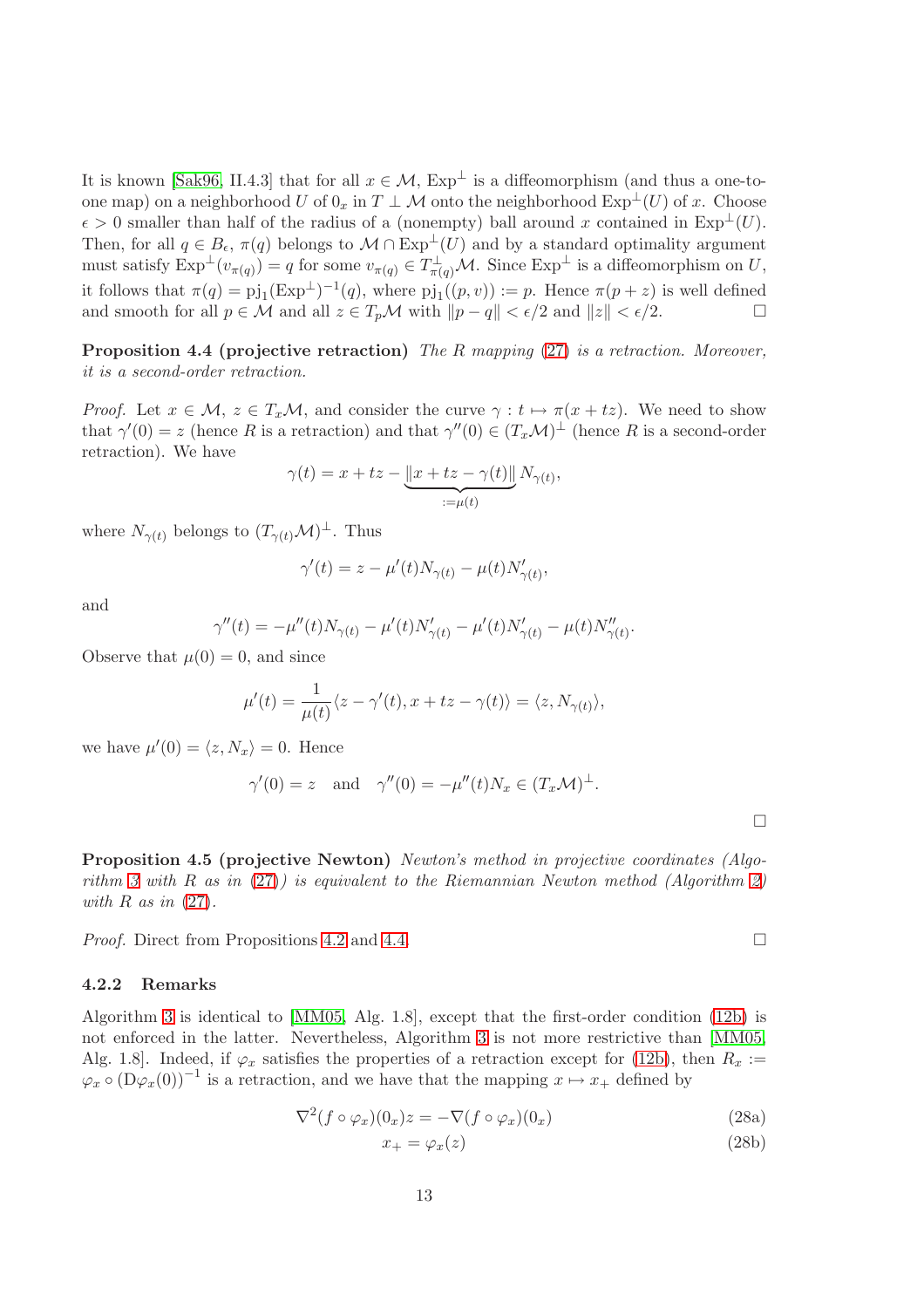is the same as [\(23\)](#page-10-4). To see this, observe that

$$
\nabla^2 (f \circ R_x)(0_x) z = D\varphi_x(0_x)^{-T} \nabla^2 (f \circ \varphi_x)(0_x) D\varphi_x(0_x)^{-1} z
$$

for all  $z \in T_x\mathcal{M}$ , and

$$
\nabla (f \circ R_x)(0_x) = D\varphi_x(0)^{-T} \nabla (f \circ \varphi_x)(0_x).
$$

Note that the domain of the parameterizations  $\varphi_x$  is (a subset of) the tangent space  $T_x\mathcal{M}$ , and not (a subset of)  $\mathbb{R}^d$ . Strictly speaking, they are thus not parameterizations in the sense of differential geometry (see, e.g., [\[dC92\]](#page-21-19)), because identifying  $T_x\mathcal{M}$  with  $\mathbb{R}^d$  requires to choose a basis of  $T_x\mathcal{M}$ . In [\[HT04\]](#page-21-6), parameterizations are defined on open subsets of  $\mathbb{R}^d$ . Both approaches have advantages and drawbacks; see in particular the discussion in [\[AMS08,](#page-21-0) §4.1.3].

Several examples of second-order retractions can be found in [\[AM09\]](#page-21-20).

The fact that the Riemannian Newton method converges quadratically does not follow straightforwardly from Proposition [4.5,](#page-12-2) because the objective function  $f \circ R_x$  and its domain  $T_x\mathcal{M}$  change at each step as x changes. Showing quadratic convergence requires some work, which can be found in [\[HT04,](#page-21-6) [AMS08\]](#page-21-0).

# <span id="page-13-0"></span>5 Methods based on approximations of M

In this section, we tackle the general equality-constrained optimization problem [\(1\)](#page-3-1) by considering at the current iterate  $x$  the subproblem

<span id="page-13-1"></span>
$$
\min f(\tilde{x}) \text{ subject to } \tilde{x} \in \mathcal{M}_x,\tag{29}
$$

where the submanifold  $\mathcal{M}_x$  is some approximation of class  $C^2$  of the submanifold  $\mathcal{M} = \Phi^{-1}(0)$ . This is thus an extrinsic approach: evaluating f on  $\widetilde{\mathcal{M}}$  means in general evaluating f outside M. We give conditions on  $\widetilde{M}_x$ , termed second-order agreement (defined next), such that the Newton vector at  $x$  for  $(29)$  and the one for the original problem  $(1)$  coincide.

We require that  $\mathcal{M}_x$  contains x and that the tangent spaces match, i.e.,  $T_x\mathcal{M}_x = T_x\mathcal{M}_x$ thought of as subspaces in  $\mathbb{R}^n$ . To define the notion of second-order agreement at x between M and  $\widetilde{\mathcal{M}}_x$ , observe that every  $z \in \mathbb{R}^n$  admits a unique decomposition  $z = z_T + z_N$  where  $z_T$ belongs to  $T_x\mathcal{M}$  and  $z_N$  to  $T_x^{\perp}\mathcal{M}$ . Since ker(D $\Phi(x)$ ) =  $T_x\mathcal{M}$  and D $\Phi(x)$  has full rank m (by LICQ), it follows that  $D_N \Phi(x)$  is invertible, where  $D_N \Phi(x)$  denotes  $D\Phi(x)$  restricted to act along  $T_x^{\perp}M$ . Hence, by the implicit function theorem, there exists an open neighborhood U of 0 in  $T_x\mathcal{M}$ , an open neighborhood V of 0 in  $T_x^{\perp}\mathcal{M}$ , and a unique continuously differentiable function  $z_N : U \to V$  such that  $\{x + z_T + z_N(z_T) : z_T \in U\} = \mathcal{M} \cap (x + U + V)$ . In other words,  $\mathcal{M}-x$  is locally the graph of  $z_N(\cdot)$ . Since  $\Phi$  is assumed to be  $C^2$ , it follows that  $z_N$  is also  $C^2$ . Since every  $C^2$  submanifold is locally the zero set of a  $C^2$  function (see [\[O'N83,](#page-22-11) Prop. 1.28]), the same reasoning shows that there is a unique  $C^2$  (partial) function  $\widetilde{z_N}$  such that  $\widetilde{\mathcal{M}}_x - x$  is locally the graph of  $\widetilde{z_N}$ . We say that M and  $\widetilde{\mathcal{M}}_x$  agree to second order if  $D^2 z_N(0) = D^2 \widetilde{z_N}(0)$ . If  $\widetilde{z}_N(z_T) = \frac{1}{2}D^2z_N(0)[z_T, z_T]$ , then  $\widetilde{\mathcal{M}}_x$  is termed the *osculating paraboloid* to  $\mathcal M$  at x.

In [\[MM05\]](#page-22-3), the (partial) function  $z_T \mapsto x+z_T+z_N(z_T)$  is termed tangential parameterization. It defines a retraction (this follows, e.g., from [\[Lew02,](#page-22-2) Th. 6.1]), and even a second-order retraction [\[AM09\]](#page-21-20).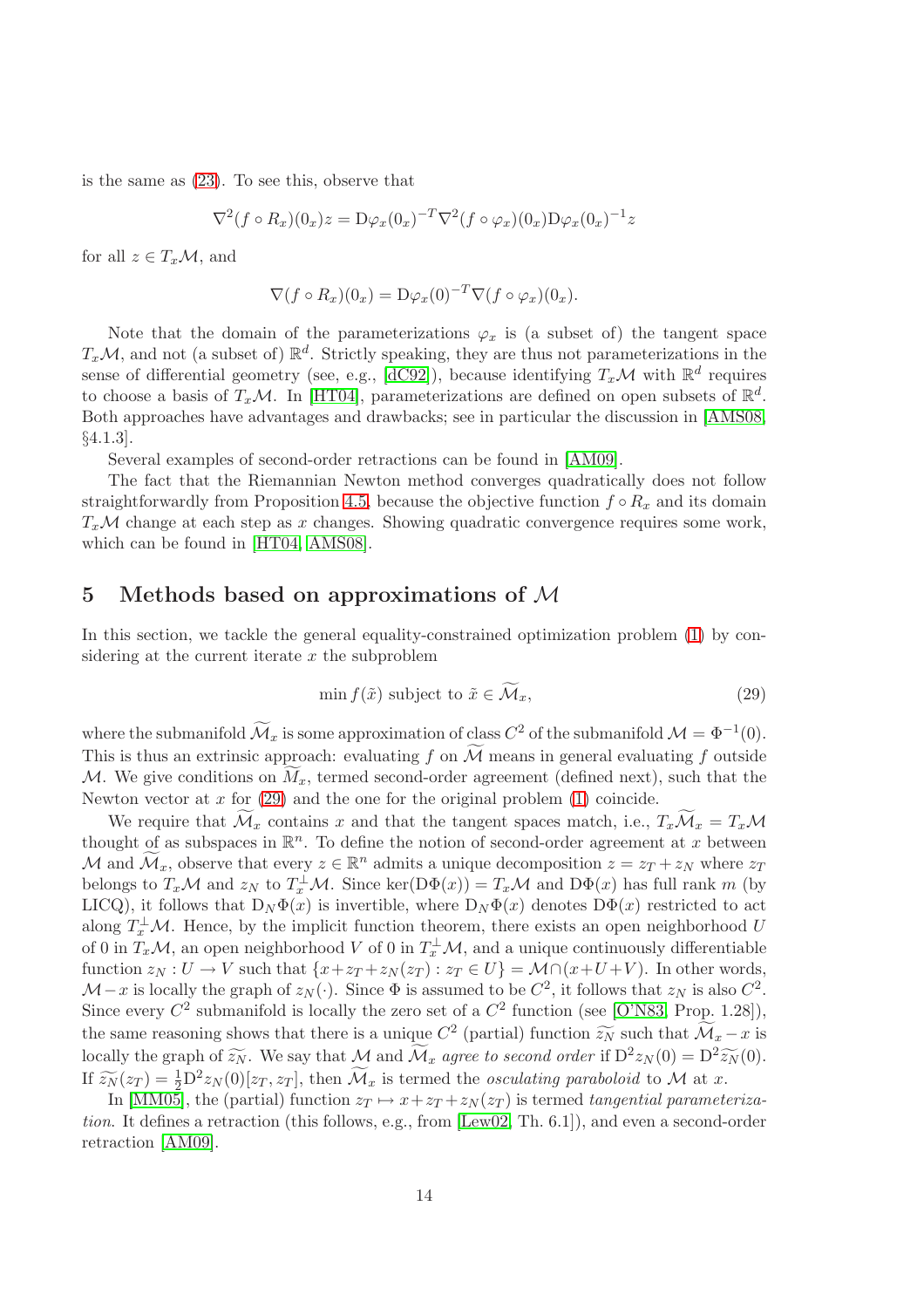# 5.1 Newton approach with  $\widetilde{\mathcal{M}}$

We will see that if M and  $\widetilde{\mathcal{M}}_x$  agree to second order at x and we compute the Riemannian Newton vector at x for problem  $(29)$ , then we get the Riemannian Newton vector of the original problem [\(1\)](#page-3-1).

<span id="page-14-1"></span>**Lemma 5.1** Let x belong to  $\mathcal{M} = \Phi^{-1}(0)$  and let  $z_N : T_x\mathcal{M} \to T_x^{\perp} \mathcal{M}$  be such that  $\mathcal{M} - x$  is locally the graph of  $z_N(\cdot)$ . Then

$$
D^{2}z_{N}(0)[u_{1},u_{2}] = -D\Phi(x)^{T}(D\Phi(x)D\Phi(x)^{T})^{-1}D^{2}\Phi(x)[u_{1},u_{2}]
$$
\n
$$
= -\nabla\Phi(x)(\nabla\Phi(x)^{T}\nabla\Phi(x))^{-1}D(\nabla\Phi^{T})(x)[u_{2}]u_{1}
$$
\n(30)

for all  $u_1, u_2 \in T_x\mathcal{M}$ .

*Proof.* This is  $[MM05, (3.6)]$ . We give a sketch of proof for the reader's convenience. Differentiating the relation  $\Phi(x + z_T + z_N(z_T)) = 0$  along  $u_1$  yields

$$
D_T\Phi(x + z_T + z_N(z_T))[u_1] + D_N\Phi(x + z_T + z_N(z_T))Dz_N(z_T)[u_1] = 0
$$

for all  $u_1 \in T_x\mathcal{M}$ , where  $D_T\Phi$  denotes D $\Phi$  restricted to act along  $T_x\mathcal{M}$ . Differentiating again along  $u_2$  and evaluating the expression at  $z_T = 0$  yields

<span id="page-14-3"></span>
$$
D_T^2 \Phi(x)[u_1, u_2] + D_N \Phi(x) D^2 z_N(0)[u_1, u_2] = 0
$$

for all  $u_1, u_2 \in T_x\mathcal{M}$ . This yields

$$
D^{2}z_{N}(0)[u_{1},u_{2}] = -(D_{N}\Phi(x))^{-1}D_{T}^{2}\Phi(x)[u_{1},u_{2}]
$$
\n(31)

$$
= - (D_N \Phi(x))^T (D_N \Phi(x) (D_N \Phi(x))^T)^{-1} D_T^2 \Phi(x) [u_1, u_2]
$$
 (32)

$$
= -(\mathcal{D}\Phi(x))^T (\mathcal{D}\Phi(x)(\mathcal{D}\Phi(x))^T)^{-1} \mathcal{D}^2 \Phi(x)[u_1, u_2]
$$
\n(33)

since  $D_T \Phi(x) = 0$ .

Recall that  $z \mapsto \text{Hess } f_{|M}(x)[z]$  is a mapping from  $T_x\mathcal{M}$  to  $T_x\mathcal{M}$ , hence Hess  $f_{|M}(x)$  is fully specified by the mapping  $T_x \mathcal{M} \times T_x \mathcal{M} \ni (u, z) \mapsto u^T \text{Hess } f_{|\mathcal{M}}(x)[z] \in \mathbb{R}$ . Next we give an expression for this mapping that involves  $D^2 z_N(0)$ .

Proposition 5.2 (Riemannian Hessian and tangential coordinates) With the notation and assumptions of the previous lemma, for all  $u, z \in T_x\mathcal{M}$ ,

<span id="page-14-0"></span>
$$
u^T \text{Hess } f_{|\mathcal{M}}(x)[z] = u^T \nabla^2 f(x) z + \nabla f(x)^T D^2 z_N(0)[u, z]. \tag{34}
$$

Proof. By [\(21\)](#page-8-2), the left-hand side is

$$
u^T \nabla^2 f(x) z - u^T D \nabla \Phi(x) [z] (\nabla \Phi(x)^T \nabla \Phi(x))^{-1} \nabla \Phi(x)^T \nabla f(x),
$$

and the result comes by Lemma [5.1.](#page-14-1)

**Proposition 5.3 (Riemannian Newton on**  $\widetilde{\mathcal{M}}_x$ ) The Riemannian Newton vector z, so-lution of [\(15a\)](#page-7-2), is unchanged if the manifold M is replaced by a manifold  $\widetilde{\mathcal{M}}_x$  that agrees with M to second order at x.

*Proof.* Replacing M by  $\widetilde{\mathcal{M}}_x$  preserves the tangent space at x and  $D^2 z_N(0)$  by definition.  $\Box$ 

<span id="page-14-2"></span>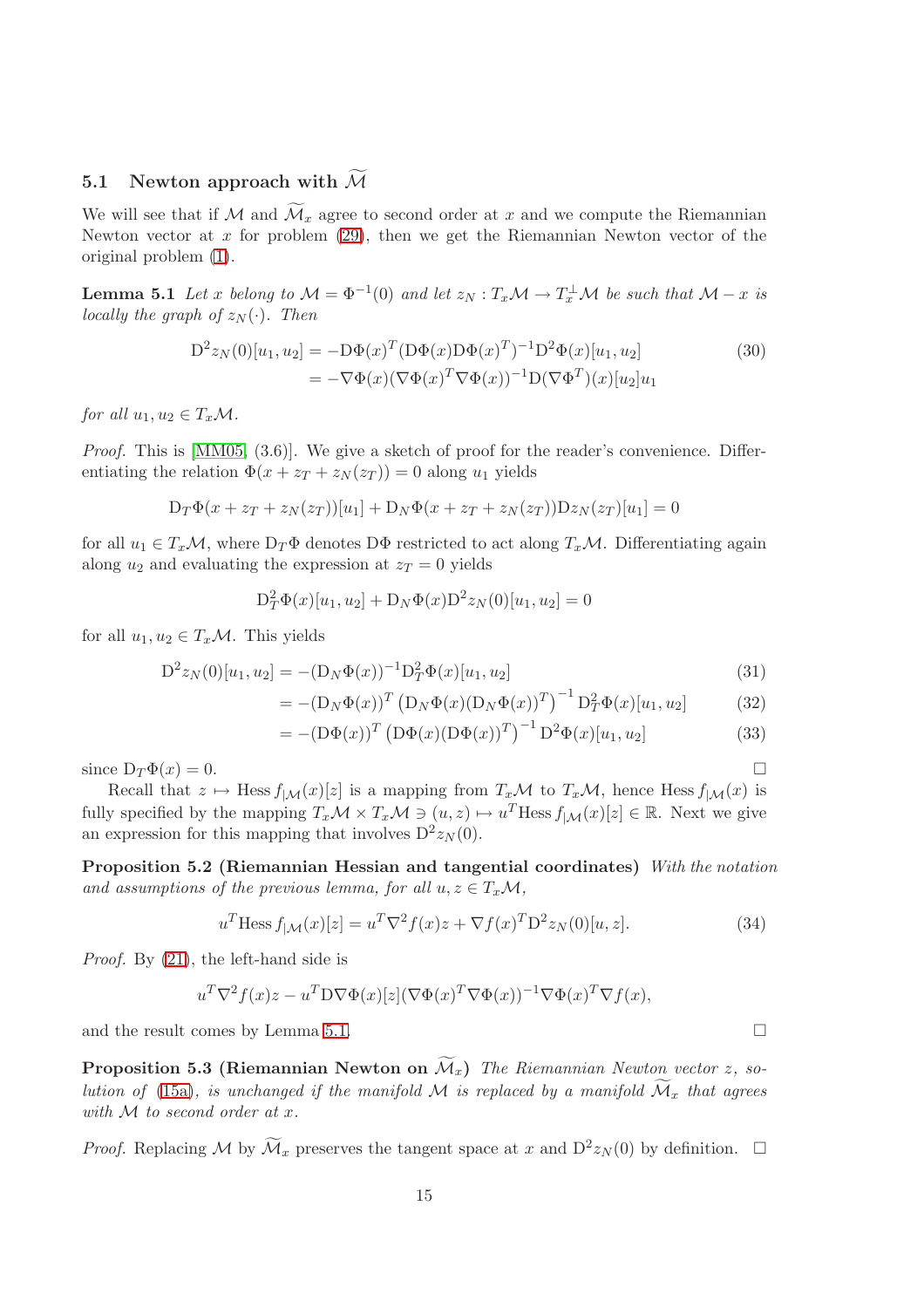# 5.2 Obtaining  $\widetilde{\mathcal{M}}$  from models of  $\Phi$

A way of obtaining an approximation  $\widetilde{\mathcal{M}}_x$  of M is to approximate  $\Phi$  by some  $\widetilde{\Phi}$  and define  $\mathcal{M}_x = \Phi^{-1}(0)$ . We give necessary and sufficient conditions for this procedure to yield a manifold  $\widetilde{\mathcal{M}}_x$  that agrees with M to second order at x.

<span id="page-15-0"></span>**Proposition 5.4** Let  $\Phi$  and  $\widetilde{\Phi}$  be  $C^2$  functions from  $\mathbb{R}^n$  to  $\mathbb{R}^m$  with 0 as regular value. Then  $\Phi^{-1}(0)$  and  $\widetilde{\Phi}^{-1}(0)$  agree to second order at x if and only if  $(D_N\Phi(x))^{-1}D_T^2\Phi(x) =$  $(D_N\widetilde{\Phi}(x))^{-1}D_T^2\widetilde{\Phi}(x).$ 

*Proof.* Immediate from [\(31\)](#page-14-2).

The criterion in Proposition [5.4](#page-15-0) is satisfied when the functions  $\Phi$  and  $\widetilde{\Phi}$  agree to second order, but this condition is not necessary. However, it is always possible to satisfy this condition by replacing one of the two functions by another function that admits the same zero level set, as the next result shows.

**Proposition 5.5** Let  $\Phi$  and  $\widetilde{\Phi}$  be  $C^2$  functions from  $\mathbb{R}^n$  to  $\mathbb{R}^m$  with 0 as regular value and let  $x \in \Phi^{-1}(0)$ . Then  $\Phi^{-1}(0)$  and  $\widetilde{\Phi}^{-1}(0)$  agree to second order at x if and only if there exists a function  $\widehat{\Phi}$  such that  $\widehat{\Phi}^{-1}(0) = \Phi^{-1}(0)$  and that  $\widehat{\Phi}$  and  $\Phi$  agree to second order at x (i.e.,  $\widehat{\mathrm{D}\Phi}(x) = \widehat{\mathrm{D}\Phi}(x)$  and  $\widehat{\mathrm{D}^2\Phi}(x) = \widehat{\mathrm{D}^2\Phi}(x)$ .

*Proof.* The condition is sufficient. If  $\widetilde{\Phi}$  and  $\widehat{\Phi}$  agree to second order at x, then from [\(31\)](#page-14-2) it follows that  $\tilde{\Phi}^{-1}(0)$  and  $\hat{\Phi}^{-1}(0)$  agree to second order at x. Since  $\hat{\Phi}^{-1}(0) = \Phi^{-1}(0)$ , the result follows.

The condition is necessary. It is enough to prove that there exists  $M(\cdot)$  defined on a neighborhood of x in  $\mathbb{R}^n$  such that  $\widehat{\Phi}$  defined by

<span id="page-15-2"></span>
$$
\widehat{\Phi}(y) := M(y)\Phi(y) \tag{35}
$$

satisfies

<span id="page-15-3"></span><span id="page-15-1"></span>
$$
D\widetilde{\Phi}(x) = D\widetilde{\Phi}(x) \tag{36}
$$

$$
D^2 \widehat{\Phi}(x) = D^2 \widetilde{\Phi}(x). \tag{37}
$$

The tangent part of [\(36\)](#page-15-1) is trivially satisfied because  $D_T \Phi(0) = 0 = D_T \widetilde{\Phi}(0)$ . From [\(35\)](#page-15-2), we have, for all  $u \in \mathbb{R}^n$ ,

$$
\mathcal{D}\widehat{\Phi}(y)[u] = \mathcal{D}M(y)[u]\Phi(y) + M(y)\mathcal{D}\Phi(y)[u]
$$

and thus

$$
\mathcal{D}\widehat{\Phi}(x)[u] = M(x)\mathcal{D}\Phi(x)[u].
$$

Hence, the normal part of [\(36\)](#page-15-1) is satisfied with

<span id="page-15-4"></span>
$$
M(x) = \mathcal{D}_N \widetilde{\Phi}(x) \left( \mathcal{D}_N \Phi(x) \right)^{-1}.
$$
 (38)

From [\(35\)](#page-15-2), we have, for all  $u, v \in \mathbb{R}^n$ ,

$$
D^{2}\hat{\Phi}(x)[u,v] = DM(x)[u]D\Phi(x)[v] + DM(x)[v]D\Phi(x)[u] + M(x)D^{2}\Phi(x)[u,v].
$$
 (39)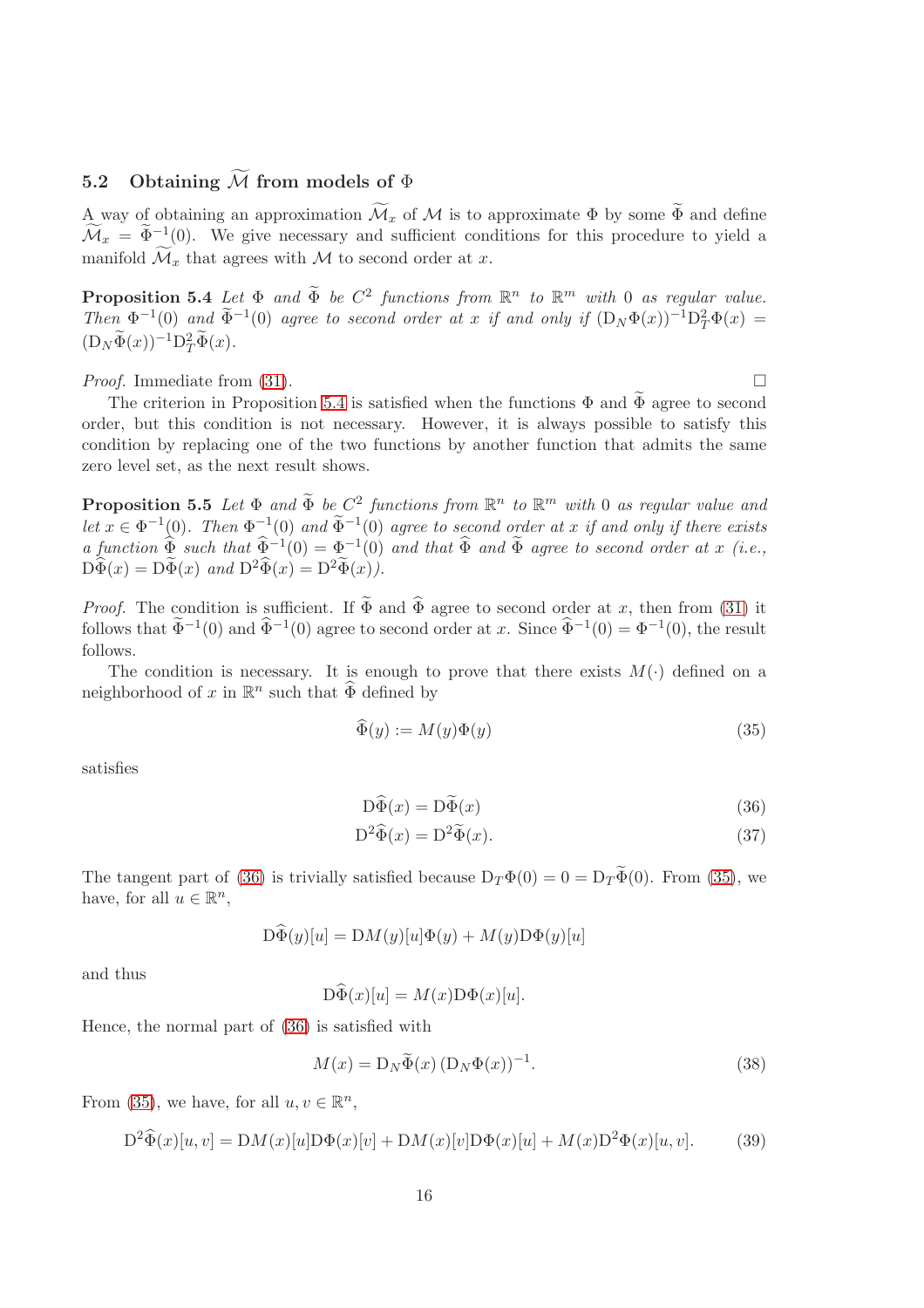The tangent-tangent part of  $D^2\hat{\Phi}(x)$  is given by

$$
D^{2}\widehat{\Phi}(x)[u_{T},v_{T}] = M(x)D^{2}\Phi(x)[u_{T},v_{T}].
$$

The tangent-tangent part of  $(37)$  is satisfied without any constraint on M further than  $(38)$ . in view of Proposition [5.4.](#page-15-0) The tangent-normal part of  $D^2\hat{\Phi}(0)$  is given by

$$
D^{2}\widehat{\Phi}(x)[u_{T},v_{N}] = DM(x)[u_{T}]D\Phi(x)[v_{N}] + M(x)D^{2}\Phi(x)[u_{T},v_{N}].
$$

The tangent-normal part of [\(37\)](#page-15-3) is satisfied if

$$
D_T M(x)[u_T] D\Phi(x)[v_N] + M(x) D_{TN}^2 \Phi(x)[u_T, v_N] = D_{TN}^2 \widetilde{\Phi}(x)[u_T, v_N],
$$

for all  $u_T \in T_x\mathcal{M}$  and all  $v_N \in T_x^{\perp}\mathcal{M}$ . The application  $v_N \mapsto D_{TN}^2\tilde{\Phi}(x)[u_T, v_N]$  is a linear mapping from  $T_x \mathcal{M} \simeq \mathbb{R}^m$  to  $\mathbb{R}^m$ ; we denote its matrix expression by  $D_{TN}^2 \widetilde{\Phi}(x)[u_T, \cdot]$ . This yields

$$
D_T M(x)[u_T] = \left(D_{TN}^2 \widetilde{\Phi}(x)[u_T, \cdot] - M(x) D_{TN}^2 \Phi(x)[u_T, \cdot]\right) D_N \Phi(x)^{-1}.
$$

This is well defined since, by the LICQ hypothesis and the fact that  $D_T \Phi(x) = 0$ ,  $D_N \Phi(x)$  is invertible. Finally, the normal-normal part of  $D^2\hat{\Phi}(x)$  is given by

$$
D^{2}\widehat{\Phi}(x)[U_{N},V_{N}]=D_{N}M(x)[u_{N}]D_{N}\Phi(x)[v_{N}]+D_{N}M(x)[v_{N}]D_{N}\Phi(x)[u_{N}]+M(x)D_{NN}^{2}\Phi(x)[u_{N},v_{N}].
$$

The normal-normal part of [\(37\)](#page-15-3) is satisfied if

$$
D_N M(x)[u_N] = \frac{1}{2} \left( D_{NN}^2 \widetilde{\Phi}(x)[u_N, \cdot] - M(x) D_{NN}^2 \Phi(x)[u_N, \cdot] \right) D_N \Phi(x)^{-1}.
$$

This is readily checked by taking into account the symmetry of the second derivatives. In conclusion,  $M(x)$  and  $DM(x)$  have been fully specified, and this is enough for [\(36\)](#page-15-1) and [\(37\)](#page-15-3) to hold. A possible choice for  $M(\cdot)$  is  $M(y) = M(x) + DM(x)[y - x]$ .

# 5.3  $\overline{M}$  and second-order corrections

Second-order corrections were proposed as a strategy to avoid the Maratos effect; see, e.g., [\[BGLS03,](#page-21-15) §15.3] or [\[NW06,](#page-22-8) §15.6]. Specifically, let  $x \in \mathcal{M}$  and let K be a right inverse of D $\Phi(x)$ . (For example, K can be chosen as the pseudo-inverse  $D\Phi(x)^T(D\Phi(x)D\Phi(x)^T)^{-1}$ .) Given  $z \in T_x\mathcal{M}$ , the second-order correction step is defined to be  $-K\Phi(x+z)$ , and the corrected step sends x to

<span id="page-16-0"></span>
$$
y := x + z - K\Phi(x + z). \tag{40}
$$

We show that the set of all second-order corrections is a manifold that agrees with M to second order at x.

**Proposition 5.6** Given  $x \in \mathcal{M}$  and K such that  $D\Phi(x)K = I$ , the manifold

$$
\mathcal{M}_x := \{ x + z - K\Phi(x + z) : z \in T_x \mathcal{M} \}
$$

agrees with  $M$  to second order at x.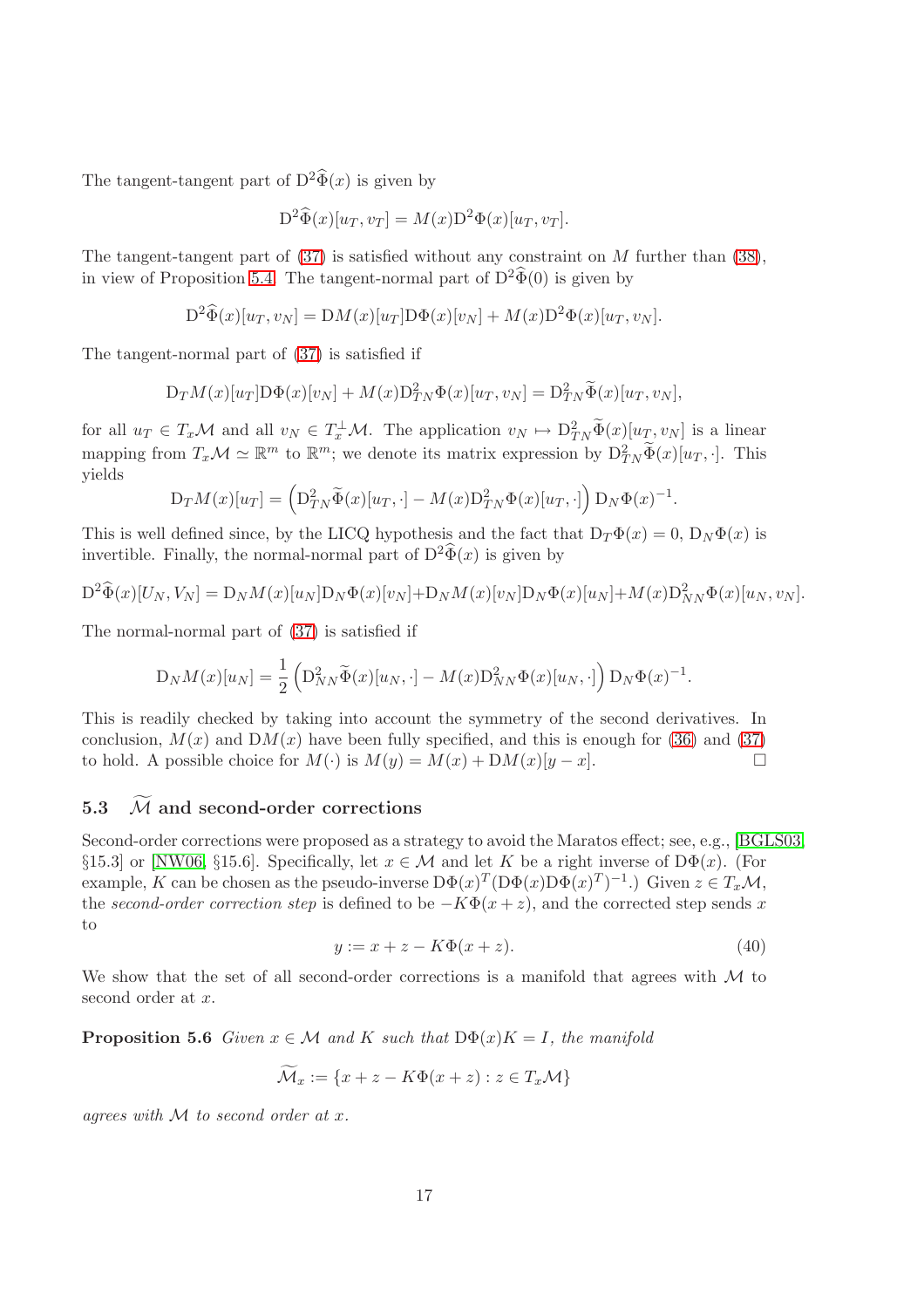*Proof.* Let  $P_{NT}$  denote the projection onto  $T_x^{\perp}M$  along  $T_xM$ , and let  $P_{TK}$  denote the projection onto  $T_x\mathcal{M}$  along the range of K. Since K is a right inverse of  $D\Phi(0)$ , it follows that the range of K and  $T_x\mathcal{M}$  are transverse, and thus  $P_{TK}$  is well defined. One can check that  $P_{NT} K = (D_N \Phi(x))^{-1}$  because  $D_T \Phi(x) = 0$ . Applying  $P_{NT}$  to [\(40\)](#page-16-0) thus yields

$$
P_{NT}y = - (D_N\Phi(0))^{-1}\Phi(x+z).
$$

Since  $P_{TK}K = 0$  and  $P_{TK}z = z$ , applying  $P_{TK}$  to [\(40\)](#page-16-0) yields

$$
P_{TK}(y-x) = z.
$$

Replacing this equation into the previous one yields

$$
0 = P_{NT}y + (D_N\Phi(0))^{-1}\Phi(x + P_{TK}(y - x)).
$$

Define  $\widetilde{\Phi}$  by

$$
\widetilde{\Phi}(y) = P_{NT}y + (D_N\Phi(0))^{-1}\Phi(x + P_{TK}(y - x)).
$$

Note that since  $\widetilde{\Phi}$  is into  $T_x^{\perp}M$ , it can be viewed as a function into  $\mathbb{R}^m$ . It can be shown that

$$
\widetilde{\mathcal{M}}_x = \widetilde{\Phi}^{-1}(0).
$$

(Indeed, the inclusion  $\subseteq$  is direct and the inclusion  $\supseteq$  comes because any  $y \in \mathbb{R}^n$  is fully specified by  $(P_{NT}y, P_{TK}y)$  hence no information is lost in the two projections of [\(40\)](#page-16-0).) We have, for all  $u \in T_x\mathcal{M}$  an all  $v \in T_x^{\perp}\mathcal{M}$ ,

$$
D_T \widetilde{\Phi}(y)[u] = (D_N \Phi(0))^{-1} D\Phi(x + P_{TK}(y - x)) P_{TK} u
$$
  

$$
D_{TT}^2 \widetilde{\Phi}(x)[u, u] = (D_N \Phi(0))^{-1} D^2 \Phi(x) [P_{TK} u, P_{TK} u]
$$
  

$$
D_N \widetilde{\Phi}(x)[v] = v + (D_N \Phi(0))^{-1} D\Phi(x) P_{TK} v.
$$

Observe that  $P_{TK}u = u$  and  $D\Phi(x)P_{TK} = 0$ . Hence

$$
(\mathcal{D}_N \widetilde{\Phi}(x))^{-1} \mathcal{D}_{TT}^2 \widetilde{\Phi}(x) = (\mathcal{D}_N \Phi(x))^{-1} \mathcal{D}_{TT}^2 \Phi(x).
$$

The conclusion comes using Proposition [5.4.](#page-15-0)  $\Box$ 

# <span id="page-17-0"></span>6 An extrinsic look at the Riemannian Hessian

Up to now we have obtained several expressions for the Riemannian Hessian of  $f$  on  $M$ . In this section, we take a step back to interpret these expressions and explain how they relate to the curvature of M.

We have, respectively from [\(14\)](#page-7-5), [\(26\)](#page-10-6), [\(21\)](#page-8-2), [\(34\)](#page-14-0), that for all  $z \in T_x\mathcal{M}$ ,

Hess 
$$
f_{|\mathcal{M}}(x)[z] = \mathcal{P}_x D \left(\text{grad } f_{|\mathcal{M}}\right)(x)[z] = \mathcal{P}_x D(\mathcal{P}\nabla f)(x)[z]
$$
  
=  $\nabla^2 (f \circ R_x)(0_x) z$ 

for all second-order retractions R,

$$
= \mathcal{P}_x \nabla^2 f(x) z - \mathcal{P}_x D \nabla \Phi(x) [z] (\nabla \Phi(x)^T \nabla \Phi(x))^{-1} \nabla \Phi(x)^T \nabla f(x)
$$
  
=  $\mathcal{P}_x \nabla^2 f(x) z + (D^2 z_N [\cdot, z])^T \nabla f(x),$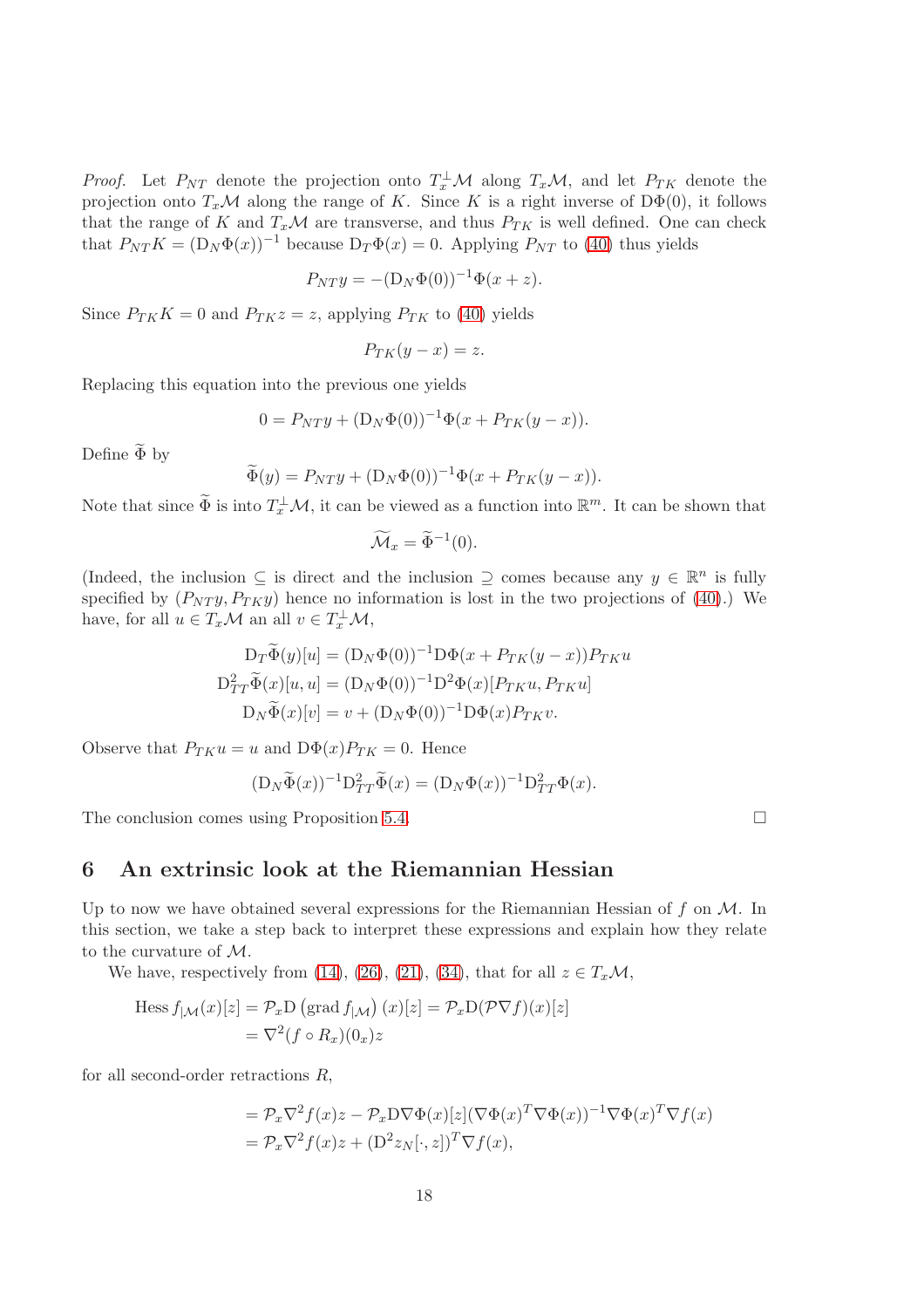and also, by Leibniz's law of derivation (product rule) applied to [\(14\)](#page-7-5),

<span id="page-18-0"></span>
$$
\text{Hess } f_{|\mathcal{M}}(x)[z] = \mathcal{P}_x \nabla^2 f(x) z + \mathcal{P}_x \text{D} \mathcal{P}(x)[z] \nabla f(x). \tag{41}
$$

The Riemannian Hessian is intrinsic to  $\mathcal M$  (it is unaffected by modifications of f away from  $\mathcal{M}$ ), as the second of the five expressions above confirms since the range of  $R_x$  is contained in  $M$ . However, the last three expressions are the sum of two terms that, taken individually, are extrinsic to  $M$  (they depend on f outside  $M$ ). The first term in those expressions,  $\mathcal{P}_x\nabla^2 f(x)z$ , contains second-order information about f along the tangent space  $T_x\mathcal{M}$  but only first-order information on M. The second term involves second-order information about M but only first-order information about f. Observe also that the first-order information about f is only needed along the normal space, as the penultimate expression shows.

#### <span id="page-18-1"></span>6.1  $DP$  and the second fundamental form

Expression [\(41\)](#page-18-0) of the Riemannian Hessian involves the derivation of the projector field, DP. In this section, we show that  $D\mathcal{P}$  relates to the curvature of  $\mathcal M$  through the so-called second fundamental form and Weingarten map. Whereas the relation between the second fundamental form and the Riemannian curvature tensor is well known, we could not find the link between DP and the second fundamental form clearly spelled out in the literature. Contrary to the other sections, this section requires some background in differential geometry.

We opt for the more compact notation  $D_XF$  for the derivative of a (real-, vector-, or matrix-valued) function F along a vector field X tangent to M. Recall that, for all  $y \in M$ ,  $\mathcal{P}_y$  denotes the orthogonal projection onto the tangent space  $T_y\mathcal{M}$ . If we let N denote a matrix-valued function on M such that the columns of  $N(y)$  form a basis of the normal space  $T_y^{\perp}$ *M* for all *y* in a neighborhood of *x* (such a *N* can always be constructed locally for any submanifold  $\mathcal M$  of  $\mathbb{R}^n$ , then we have

$$
\mathcal{P}_y = I - N(y) (N(y)^T N(y))^{-1} N(y)^T.
$$

A possible choice is  $N(y) = \nabla \Phi(y) = D\Phi(y)^T$ . We also let  $\mathcal{P}_y^{\perp}$  denote the orthogonal projection onto  $T_y^{\perp} \mathcal{M},$ 

<span id="page-18-2"></span>
$$
\mathcal{P}_y^{\perp} = N(y)(N(y)^T N(y))^{-1} N(y)^T.
$$
\n(42)

Obviously,  $\mathcal{P} = I - \mathcal{P}^{\perp}$ .

The projection  $P$  defines a map from  $M$  to the Grassmannian of d-planes in  $\mathbb{R}^n$ , which we identify with the space of projections  $\{P \in GL(n) : P^2 = P, P = P^T, \text{tr}P = d\}.$ This map is called the *Gauss map* of the submanifold  $M$  (in codimension 1 this is just the map to  $S^{n-1}$  given by the unit normal vector, up to sign). Since  $\mathcal{PP}^{\perp} = 0$  we have  $(D_X \mathcal{P}) \mathcal{P}^{\perp} + \mathcal{P}(D_X \mathcal{P}^{\perp}) = 0$ , and hence

$$
\mathcal{P}^{\perp}(D_X \mathcal{P}) \mathcal{P}^{\perp} = 0.
$$

Similarly,

$$
\mathcal{P}(\mathcal{D}_X \mathcal{P}) \mathcal{P} = 0.
$$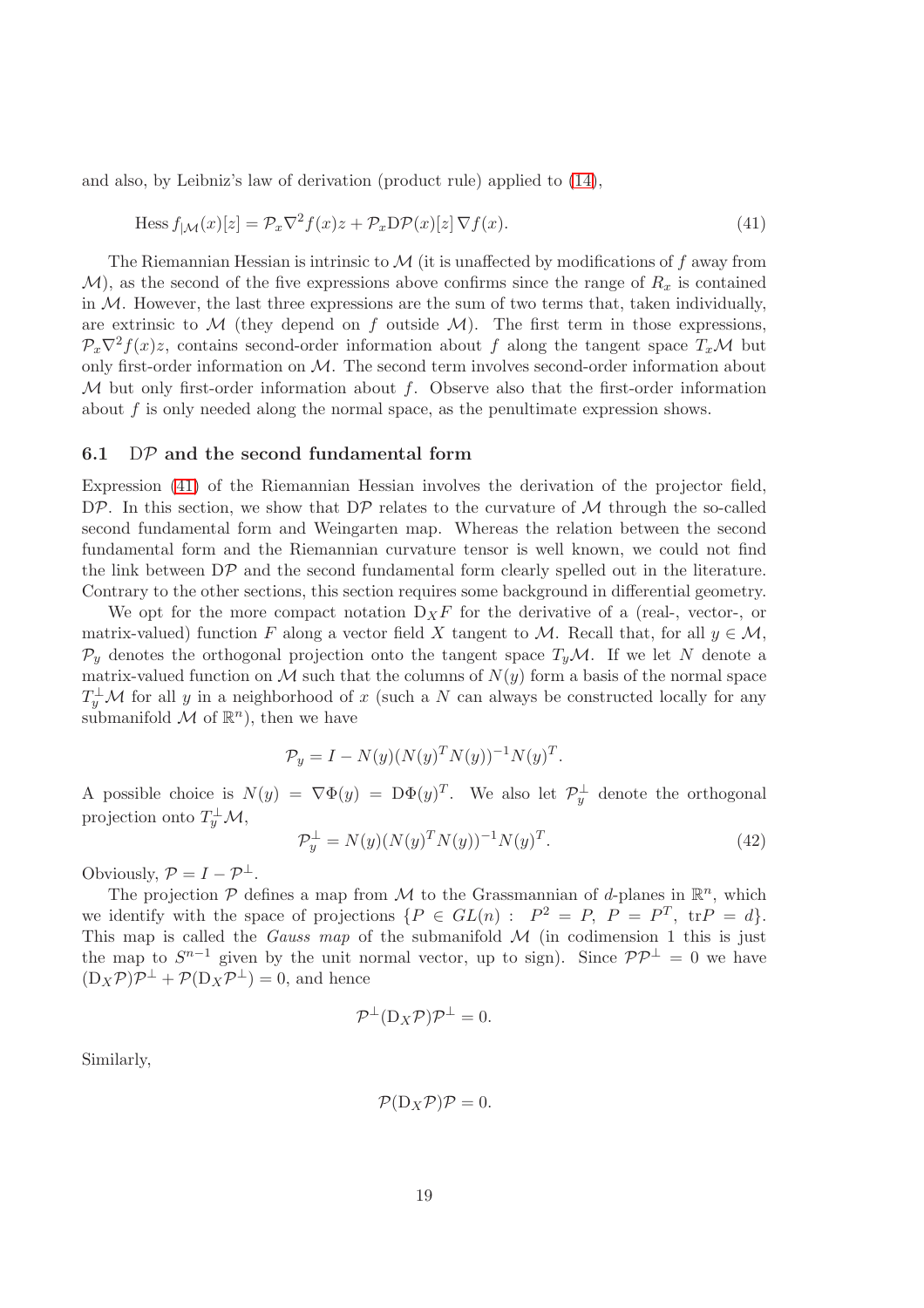Thus we can write

$$
D_X \mathcal{P} = (\mathcal{P} + \mathcal{P}^{\perp}) D_X \mathcal{P} (\mathcal{P} + \mathcal{P}^{\perp})
$$
  
=  $\mathcal{P}(D_X \mathcal{P}) \mathcal{P}^{\perp} + \mathcal{P}^{\perp} (D_X \mathcal{P}) \mathcal{P}.$  (43)

As we now show, these two terms relate to the second fundamental form and the Weingarten map.

The second fundamental form is a bilinear form which takes two tangent vectors to  $\mathcal M$  at  $x$  and gives a normal vector, defined as follows: If  $X$  and  $Y$  are tangent vector fields, then

<span id="page-19-0"></span>
$$
II(X,Y) = \mathcal{P}^{\perp}(\mathcal{D}_X Y).
$$

This depends only on the value of the (tangent) vector field Y at the point x: Since  $Y = \mathcal{P}Y$ we have

$$
II(X,Y) = \mathcal{P}^{\perp} (D_X(\mathcal{P}Y)) = \mathcal{P}^{\perp} ((D_X \mathcal{P})(Y) + \mathcal{P}(D_X Y)) = \mathcal{P}^{\perp} ((D_X \mathcal{P})(Y))
$$
(44)

since  $\mathcal{P}^{\perp}\mathcal{P} = 0$ . Noting that  $D\mathcal{P} = -D\mathcal{P}^{\perp}$ , we can write II in terms of  $\Phi$  using [\(42\)](#page-18-2): Differentiating the expression for  $\mathcal{P}^{\perp}$  gives zero when applied to a tangential vector Y, except where the derivative applies to the last term  $D\Phi$ . Thus we have  $(\text{since } \mathcal{P}^{\perp}(D\Phi)^{T} = (D\Phi)^{T})$ 

<span id="page-19-1"></span>
$$
II(X,Y) = -(D\Phi)^T (D\Phi D\Phi^T)^{-1} D^2 \Phi(X,Y), \qquad (45)
$$

from which it follows that  $II$  is symmetric.

In the high codimension case the Weingarten map is defined to be the following operator which takes a tangent vector  $X$  and a normal vector  $V$  and produces a tangent vector:

$$
A(X,V) = -\mathcal{P}(\mathcal{D}_X V).
$$

We have

$$
A(X,V) = -\mathcal{P}\left(\mathcal{D}_X(\mathcal{P}^\perp V)\right) = -(\mathcal{P}\mathcal{D}_X\mathcal{P}^\perp)(V) = \mathcal{P}(\mathcal{D}_X\mathcal{P}(V)).\tag{46}
$$

The Weingarten map is related to the second fundamental form via the Weingarten relation, which is obtained by differentiating the equation  $\langle Y, V \rangle = 0$  for any tangent vector field Y and normal vector field  $V$ :

$$
0 = D_X \langle Y, V \rangle = \langle (D_X Y), V \rangle + \langle Y, D_X V \rangle = \langle H(X, Y), V \rangle - \langle Y, A(X, V) \rangle.
$$

In summary, we have, for all tangent vector fields  $X, Y$ , and all normal vector fields  $V$ ,

$$
II(X, Y) = \mathcal{P}^{\perp}(D_X \mathcal{P})Y,
$$
  

$$
A(X, V) = \mathcal{P}(D_X \mathcal{P})V.
$$

Hence, from [\(43\)](#page-19-0), we have, for all vector fields W and tangent vector fields X on  $\mathcal{M}$ ,

$$
(D_X \mathcal{P})W = \mathcal{P}(D_X \mathcal{P})\mathcal{P}^{\perp}W + \mathcal{P}^{\perp}(D_X \mathcal{P})\mathcal{P}W
$$
  
=  $A(X, \mathcal{P}^{\perp}W) + H(X, \mathcal{P}W).$ 

In these terms the intrinsic Hessian on  $\mathcal M$  of a function f is given as follows: For any two tangent vectors  $X$  and  $Y$ , it follows from [\(41\)](#page-18-0) that

$$
\text{Hess}\, f_{|\mathcal{M}}X = \mathcal{P}\nabla^2 fX + A(X, \mathcal{P}^\perp \nabla f)
$$

and

$$
\langle \text{Hess } f_{|M} X, Y \rangle = D^2 f(X, Y) + Df(H(X, Y)).
$$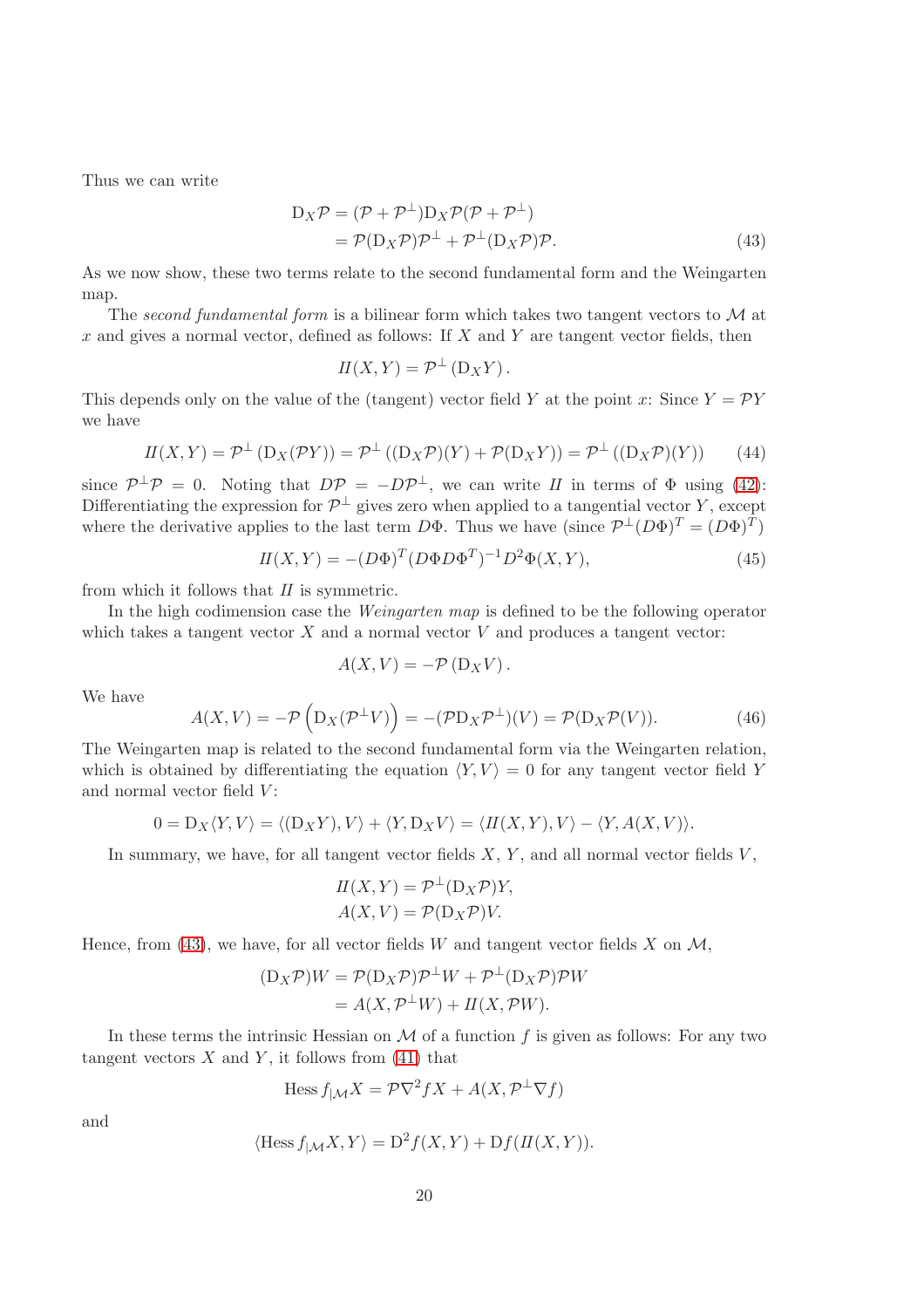#### 6.2 Relation to curvature

We give some geometric interpretations of the second fundamental form.

For a fixed unit normal vector N at  $x \in \mathcal{N}, \langle H(.,.), N \rangle$  is the second fundamental form of the codimension one submanifold  $\mathcal{M}_N$  given by projecting  $\mathcal M$  orthogonally onto the  $(d+1)$ dimensional subspace generated by  $T_xM$  and N. Thus for each unit tangent vector X,  $\langle I(I(X, X), N \rangle)$  gives the curvature of the curve given by intersecting  $\mathcal{M}_N$  with the plane generated by  $X$  and  $N$ .

Another useful interpretation is the following: For fixed X, the geodesic  $\gamma$  in M with  $\gamma(0) = x$  and  $\gamma'(0) = X$  has acceleration in  $\mathbb{R}^n$  given by  $\gamma''(0) = \Pi(X, X)$ . (This follows directly from [\[O'N83,](#page-22-11) Cor. 4.9].)

As we saw in Section [5,](#page-13-0) the submanifold  $\mathcal M$  can be written near x as the graph of a locally defined smooth function  $u: \mathbb{R}^d \to \mathbb{R}^m$  over the tangent space  $T_x\mathcal{M}$ : Precisely, if we decompose  $\mathbb{R}^n$  as  $T_x\mathcal{M} \times N_x\mathcal{M}$  and choose the origin to be at x, the we can write M near x in the form

$$
\{(z, u(z)) : z \in T_xM\}
$$

for some smooth function  $u: T_x \mathcal{M} \simeq \mathbb{R}^d \to N_x \mathcal{M} \simeq \mathbb{R}^m$  with  $u(0) = 0$  and  $Du(0) = 0$ . Then the second fundamental form of  $\mathcal M$  at x is given by

$$
II(X,Y) = D2u(0)(X,Y) \in N_x\mathcal{M}
$$

for each  $X, Y \in T_x\mathcal{M}$ . (This follows from [\[KN63,](#page-21-21) Example VII.3.3]. The result also comes directly from  $(45)$  and  $(30)$ .)

Finally, we point out that the Riemannian curvature tensor and the sectional curvature can also be written in terms of the second fundamental form; see, e.g., [\[O'N83,](#page-22-11) §4].

# 7 Conclusion

In the context of equality-constrained optimization with a smooth feasible set, where the two worlds of constrained optimization and optimization on manifolds meet, we have presented connections between the feasibly-projected SQP, the Riemannian Newton method, and Newton's method in coordinates. We have also shown that the Riemannian Newton vector is preserved when the manifold is replaced by another manifold with which it agrees to second order at the current iterate, a situation that prevails when Maratos-like second-order corrections are applied. An interpretation of the Riemannian Hessian in terms of curvature of the feasible manifold has been given.

We point out that in the feasibly-projected SQP, it can be argued that setting the multipliers  $\lambda$  to their least-squares value [\(7\)](#page-5-7) is a good choice since this ensures that the algorithm is intrinsic to the manifold; i.e., the algorithm is not affected by modifications of the objective function away from the feasible set.

The concepts discussed in this paper can be generalized to Newton trust region and Newton line search algorithms using the formulation from [\[ABG07,](#page-21-18) [AMS08\]](#page-21-0).

## Acknowledgements

The authors would like to thank André Tits for pointing them to  $[WT04]$  and Jérôme Malick for introducing them to the literature on  $U$ -Lagrangians.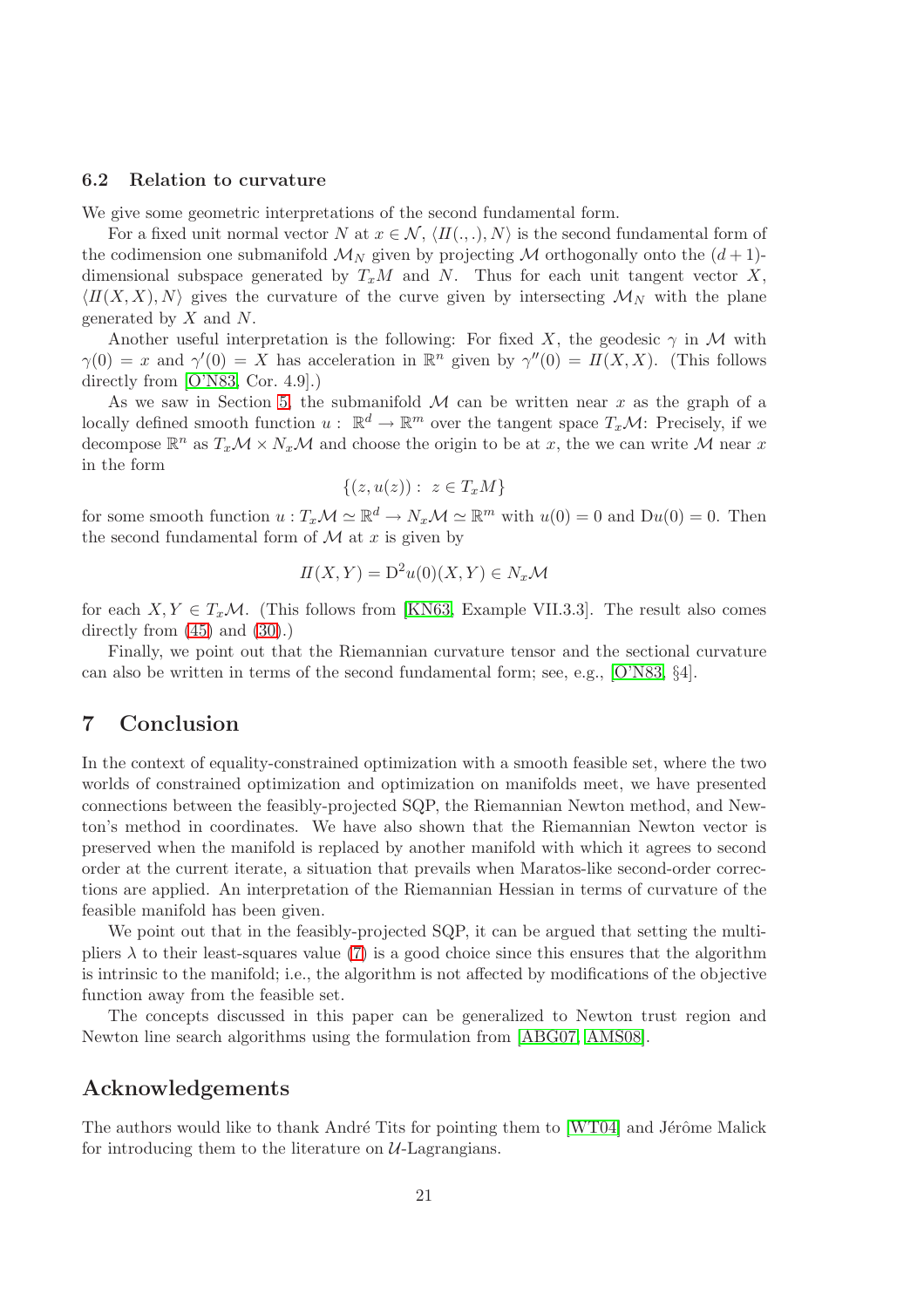# References

- <span id="page-21-7"></span>[ABG06] P.-A. Absil, C. G. Baker, and K. A. Gallivan. A truncated-CG style method for symmetric generalized eigenvalue problems. J. Comput. Appl. Math., 189(1–2):274–285, 2006.
- <span id="page-21-18"></span>[ABG07] P.-A. Absil, C. G. Baker, and K. A. Gallivan. Trust-region methods on Riemannian manifolds. Found. Comput. Math., 7(3):303–330, July 2007.
- <span id="page-21-5"></span>[ADM<sup>+</sup>02] Roy L. Adler, Jean-Pierre Dedieu, Joseph Y. Margulies, Marco Martens, and Mike Shub. Newton's method on Riemannian manifolds and a geometric model for the human spine. IMA J. Numer. Anal., 22(3):359–390, July 2002.
- <span id="page-21-20"></span>[AM09] P.-A. Absil and Jérôme Malick. Constructing retractions on matrix manifolds. in preparation, 2009.
- <span id="page-21-16"></span>[AMR88] R. Abraham, J. E. Marsden, and T. Ratiu. *Manifolds, Tensor Analysis, and Applications*, volume 75 of Applied Mathematical Sciences. Springer-Verlag, New York, second edition, 1988.
- <span id="page-21-0"></span>[AMS08] P.-A. Absil, R. Mahony, and R. Sepulchre. Optimization Algorithms on Matrix Manifolds. Princeton University Press, Princeton, NJ, 2008.
- <span id="page-21-17"></span>[AT07] P.-A. Absil and André L. Tits. Newton-KKT interior-point methods for indefinite quadratic programming. Comput. Optim. Applic., 36(1):5–41, 2007.
- <span id="page-21-8"></span>[BAG08] C. G. Baker, P.-A. Absil, and K. A. Gallivan. An implicit trust-region method on Riemannian manifolds. IMA J. Numer. Anal., 28(4):665–689, 2008.
- <span id="page-21-15"></span>[BGLS03] J. Frédéric Bonnans, J. Charles Gilbert, Claude Lemaréchal, and Claudia A. Sagastizábal. Numerical Optimization. Universitext. Springer-Verlag, Berlin, 2003. Theoretical and practical aspects. Translated and revised from the 1997 French original.
- <span id="page-21-14"></span>[Cha91] Geoffrey Chaucer. A treatise on the astrolabe, 1391. Prologue, II. 39-40.
- <span id="page-21-19"></span>[dC92] Manfredo Perdigão do Carmo. Riemannian geometry. Mathematics: Theory & Applications. Birkhäuser Boston Inc., Boston, MA, 1992. Translated from the second Portuguese edition by Francis Flaherty.
- <span id="page-21-12"></span>[DHM06] Aris Daniilidis, Warren Hare, and Jérôme Malick. Geometrical interpretation of the predictorcorrector type algorithms in structured optimization problems. Optimization, 55(5-6):481–503, 2006.
- <span id="page-21-13"></span>[dL75] Alain de Lille. Liber parabolarum, 591, 1175.
- <span id="page-21-4"></span>[EAS98] Alan Edelman, Tomás A. Arias, and Steven T. Smith. The geometry of algorithms with orthogonality constraints. SIAM J. Matrix Anal. Appl., 20(2):303–353, 1998.
- <span id="page-21-2"></span>[Gab82] D. Gabay. Minimizing a differentiable function over a differential manifold. J. Optim. Theory Appl., 37(2):177–219, 1982.
- <span id="page-21-1"></span>[GL76] Daniel Gabay and David G. Luenberger. Efficiently converging minimization methods based on the reduced gradient. SIAM J. Control Optimization, 14(1):42–61, 1976.
- <span id="page-21-9"></span>[GP07] Igor Grubišić and Raoul Pietersz. Efficient rank reduction of correlation matrices. Linear Algebra Appl., 422(2-3):629–653, 2007.
- <span id="page-21-11"></span>[HHLM07] Uwe Helmke, Knut Hüper, Pei Yean Lee, and John B. Moore. Essential matrix estimation using Gauss-Newton iterations on a manifold. Int. J. Computer Vision, 74(2):117–136, 2007.
- <span id="page-21-3"></span>[HM94] Uwe Helmke and John B. Moore. Optimization and Dynamical Systems. Communications and Control Engineering Series. Springer-Verlag London Ltd., London, 1994. With a foreword by R. Brockett.
- <span id="page-21-6"></span>[HT04] Knut Hüper and Jochen Trumpf. Newton-like methods for numerical optimization on manifolds. In Proceedings of the 38th IEEE Asilomar Conference on Signals, Systems, and Computers, Pacific Grove, CA, November 7–10, 2004, 2004.
- <span id="page-21-10"></span>[JBAS08] M. Journée, F. Bach, P.-A. Absil, and R. Sepulchre. Low-rank optimization for semidefinite convex problems. Technical Report arXiv:0807.4423, 2008.
- <span id="page-21-21"></span>[KN63] Shoshichi Kobayashi and Katsumi Nomizu. Foundations of Differential Geometry. Interscience Publishers, a division of John Wiley & Sons, New York-London, 1963. Volumes 1 and 2.